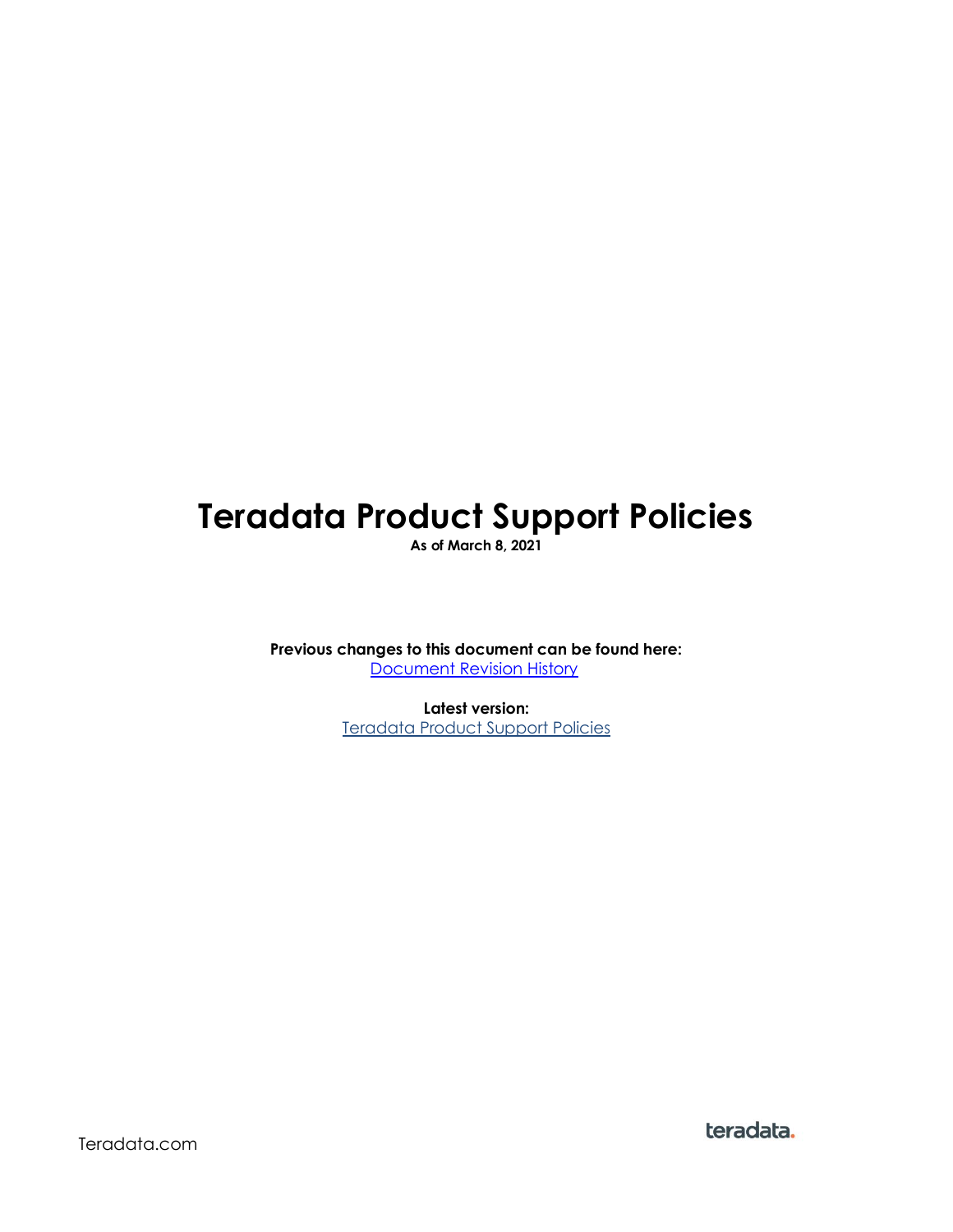# **Contents**

| Teradata Managed Application, UDA, Analytic Application, and Other Software Support Lifecycle.15 |  |
|--------------------------------------------------------------------------------------------------|--|
|                                                                                                  |  |
|                                                                                                  |  |
|                                                                                                  |  |
|                                                                                                  |  |
|                                                                                                  |  |
|                                                                                                  |  |
|                                                                                                  |  |
|                                                                                                  |  |
|                                                                                                  |  |
|                                                                                                  |  |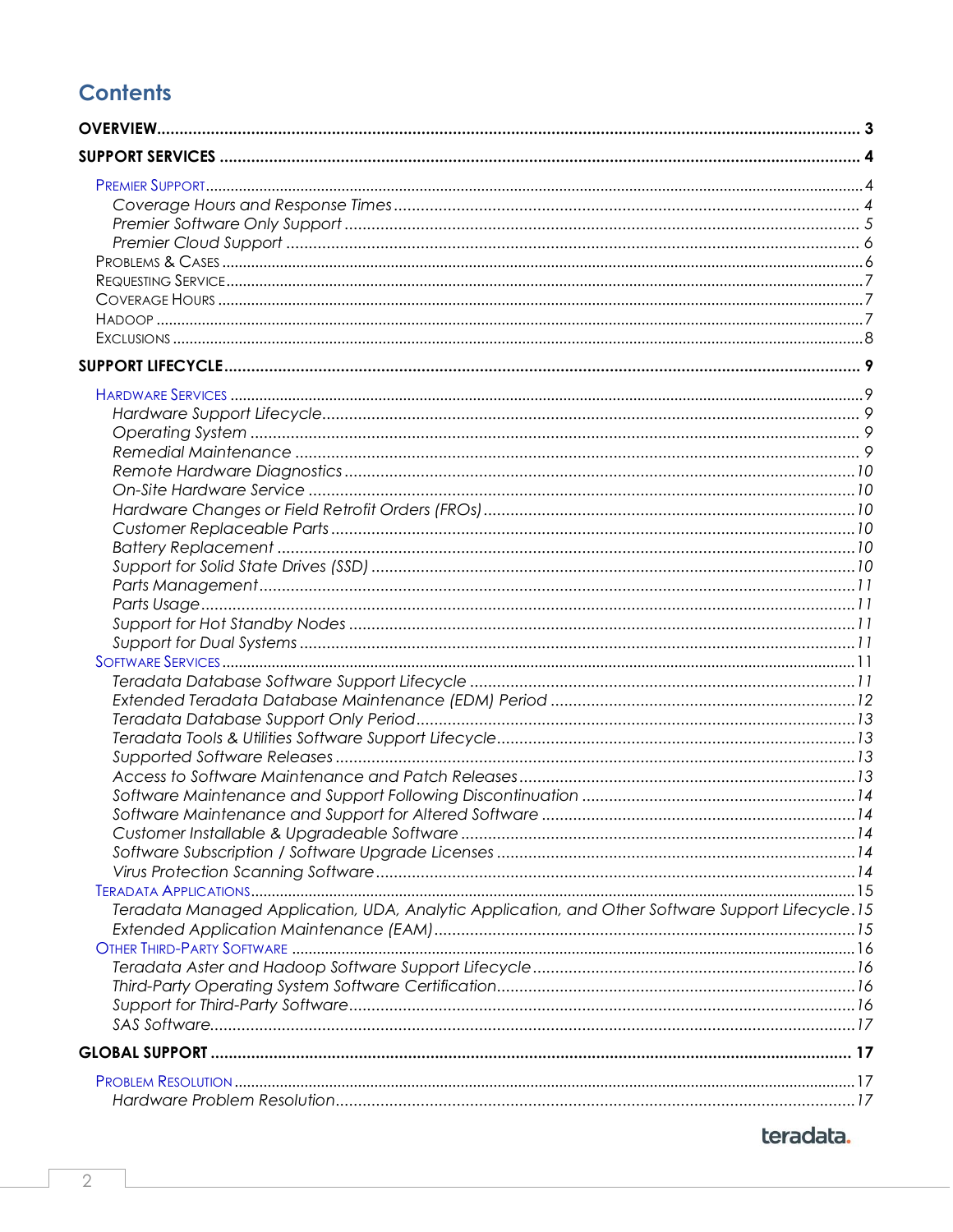# <span id="page-2-0"></span>**Overview**

Unless otherwise stated, these policies apply to maintenance and support for Teradata, Teradata Vantage, Aster Data, Hadoop software, and Teradata equipment (hardware). For purposes of this document, Vantage refers to a bundled solution of data management and analytic components including the Teradata Advanced SQL Engine Database, operating systems and compatible applications as offered by Teradata.

"Customer" refers to the entity that has ordered maintenance and support from Teradata.

To receive maintenance or support services from Teradata as described in the Support Level descriptions below, Customer must: (i) have a signed Teradata Master Agreement including Maintenance & Support terms; (ii) have a signed maintenance order that specifies the Products, their applicable Support level, the elected Optional Service Enhancements (if any) and the rates (iii) have currently licensed and supported software versions and (iv) pay a maintenance and support fee. Certain subscription-based software licenses include Premier Support specific to that type of software or product (Equipment and Software).

Teradata may use subcontractors in the performance of certain support tasks and locations. Teradata uses a "follow the sun" global delivery model whereby maintenance and support, as described in this document, may be performed in any of our centers to leverage the skills and talents of individuals throughout the world. Any Customer required restrictions to this delivery model are considered nonstandard by Teradata and may result in additional charges and/or changes to the maintenance and support policies described in this document. Any changes to the delivery of maintenance and support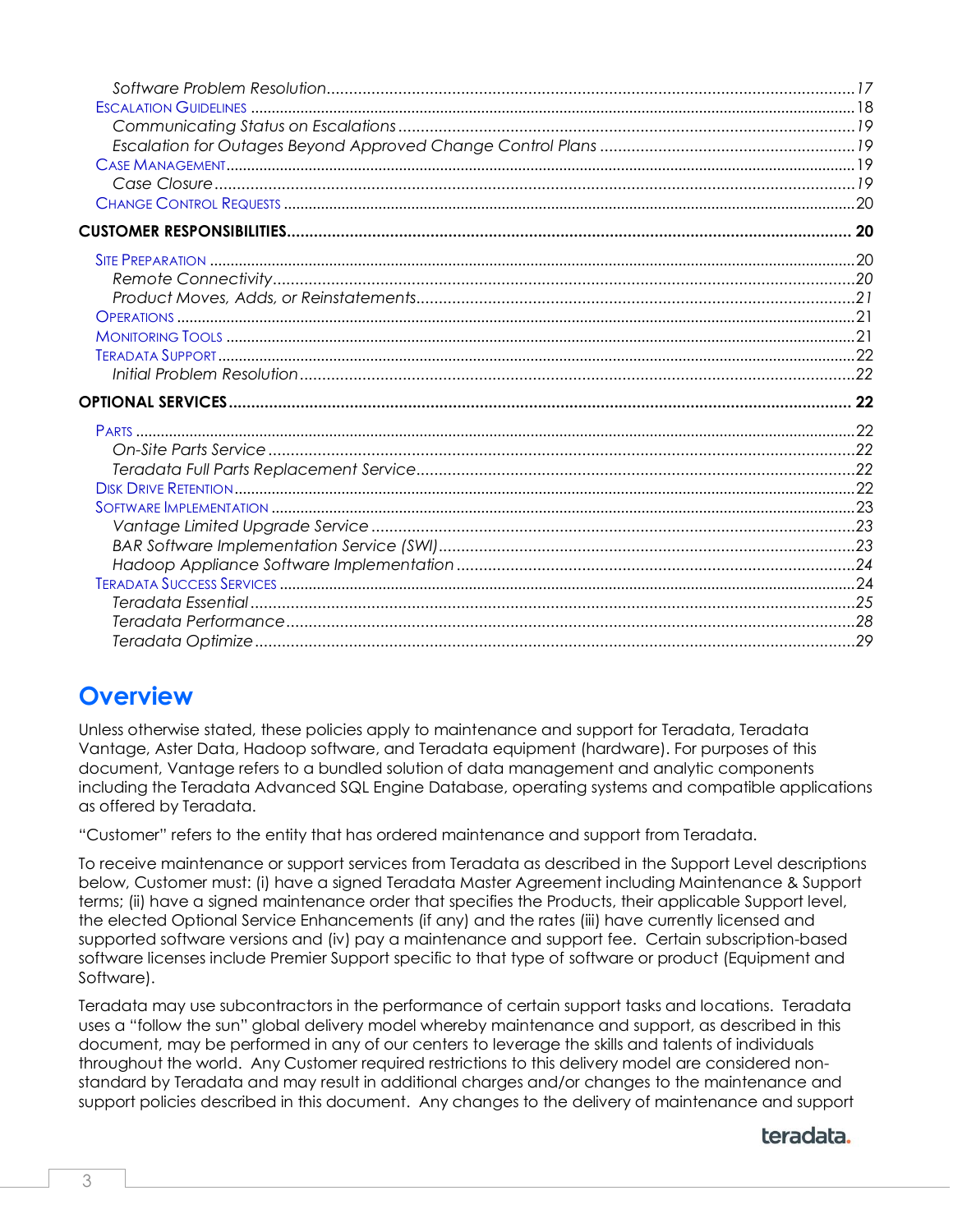due to customer restrictions on Teradata's global delivery model must be agreed to in writing.

"Teradata Support" is Teradata's web-based 24x7 support and service portal formerly known as Teradata at Your Service." Teradata Support provides valuable support service information, such as user documentation, the ability to download software and patches, 24 x 7 logging and tracking of cases, and links to best practice documents. Teradata Support also provides links to the other Teradata service portals such as Teradata Operations Management (TOM) and IntelliCloud Management Console (IMC). Registration and login at [https://support.teradata.com.](https://support.teradata.com/)

Teradata Product Support Policies are subject to change without notice at Teradata's discretion. Teradata's policy changes will not result in a material reduction to the level of the services provided to Customer for supported products during the contracted support period (defined on a service order) for which fees for such support have been paid.

# <span id="page-3-1"></span><span id="page-3-0"></span>**Support Services Premier Support**

Teradata offers maintenance and support for its products under the Premier Support umbrella of services. Each Premier Support offer is specific to the type of product (equipment and software) that is being maintained and supported. Certain support may not be available for all products. Backup and Restore (BAR) software and Hadoop software may be licensed from a third-party or bear the copyright or logo of Teradata.

Teradata will provide a support card upon start of support that includes details of how to contact Teradata, certain support processes and basic customer responsibilities for obtaining support. The support card may be modified at any time.

Additionally, Teradata includes a service within Premier Support that detects and automatically addresses certain low-risk situations without human intervention (e.g., system disk space management; free unused memory; ensuring system time settings are synchronized). If Customer opts out of this service, these activities become the Customer's responsibility. However, Teradata notification will be provided to inform Customer of critical issues in which Customer needs to address. Note: Site must be connected to be eligible for Teradata notifications.

| Premier Support Hours of Coverage and Response Time Options |                                                                                                                                                    |                                                                                                          |  |
|-------------------------------------------------------------|----------------------------------------------------------------------------------------------------------------------------------------------------|----------------------------------------------------------------------------------------------------------|--|
| Option                                                      | Remote and On-Site Support Coverage                                                                                                                | Response Times                                                                                           |  |
| 24x7                                                        | 24 hours a day, 7 days per week, for<br>Severity 1 cases;<br>9 standard business hours, 5 business                                                 | Remote Response: 2 hours for Severity 1<br>and 2 cases; Next business day for<br>Severity 3 and 4 cases  |  |
|                                                             | days per week, (Customer's local time)<br>excluding locally observed holidays for<br>Severity 2, 3, and 4 cases                                    | On-Site Response: 4 hours for Severity 1<br>and 2 cases; Next business day for<br>Severity 3 and 4 cases |  |
| 9x5<br>Only<br>available for                                | 9 standard business hours, 5 business<br>days per week, (Customer's local time),<br>excluding locally observed holidays for<br>all case Severities | Remote Response: 9 hours for Severity 1<br>and 2 cases; Next Business Day for<br>Severity 3 and 4 cases  |  |
| Perpetual<br>License                                        |                                                                                                                                                    | On-Site Response: Next Business Day for<br>all Severity cases                                            |  |

# <span id="page-3-2"></span>*Coverage Hours and Response Times*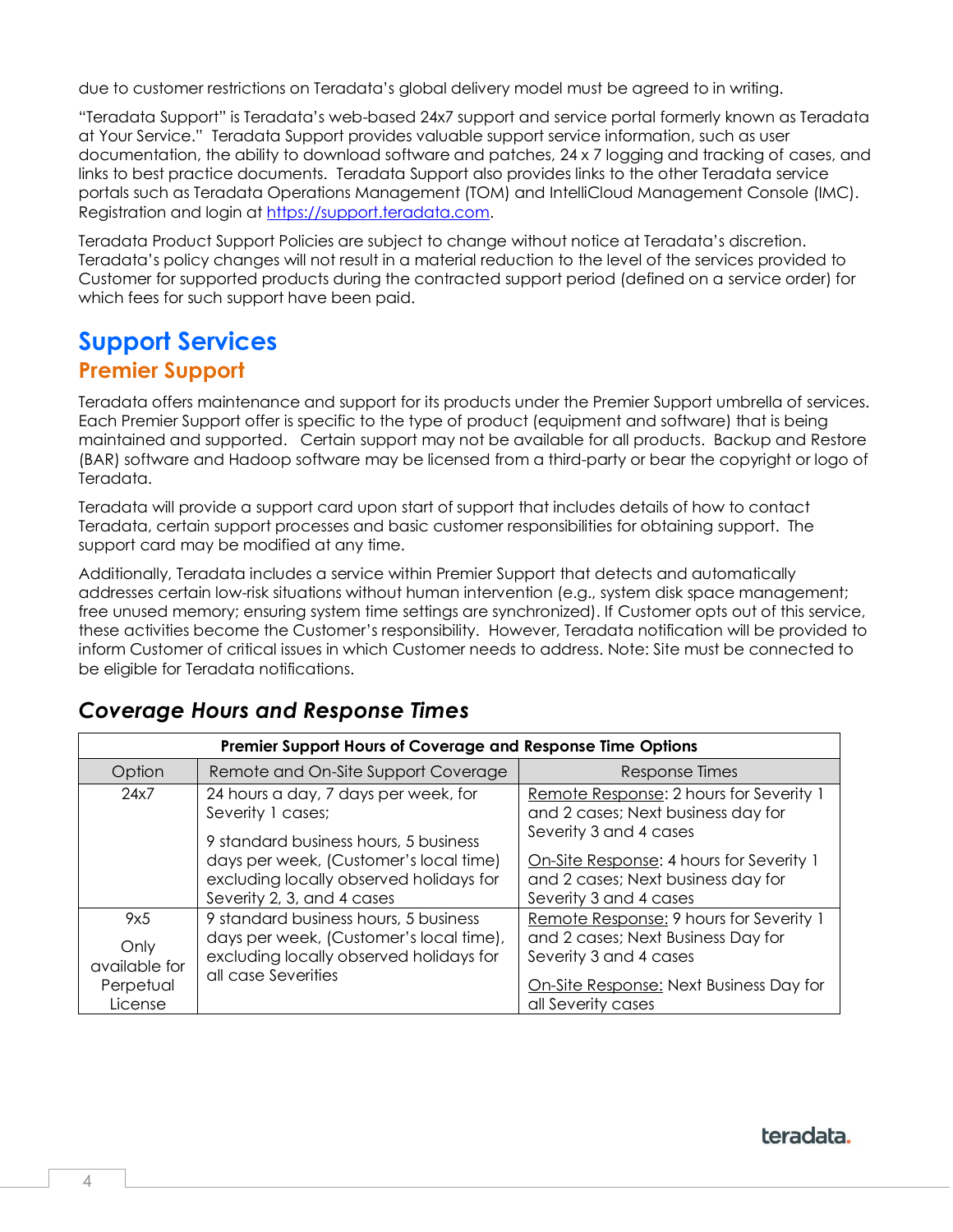| 24x7 Priority | 7 days per week, 24 hours a day for all<br>Severity 1 and 2 cases;                                                                                                             | Remote Response: 30 minutes for all<br>Severity 1 and 2 cases; 30 minutes for                                                                                                                   |
|---------------|--------------------------------------------------------------------------------------------------------------------------------------------------------------------------------|-------------------------------------------------------------------------------------------------------------------------------------------------------------------------------------------------|
|               | 7 days per week, 24 hours a day for<br>Severity 3 Equipment cases;                                                                                                             | Severity 3 Equipment cases; 2 hours for<br>Severity 3 Software cases; Next business<br>day for all Severity 4 cases                                                                             |
|               | 9 standard business hours, 5 business<br>days per week, (Customer's local time),<br>excluding locally observed holidays for<br>Severity 3 Software and all Severity 4<br>cases | On-Site Response: 2 hours for all Severity<br>1 cases; 4 hours for all Severity 2 and 3<br>cases; Next business day for all Severity<br>4 cases<br>Not available on Data Domain BAR<br>products |

### <span id="page-4-0"></span>*Premier Software Only Support*

Only problems originating from Teradata software, Teradata Analytic Applications, Aster, or supported Hadoop software installed on Teradata or appropriate third-party Hadoop vendor-certified Equipment are covered under Premier Software Only Support. Problems originating from any equipment or coordination of vendors due to equipment failures are specifically excluded.

All Premier Software Only Support is "Remote Support."

Support will be provided in English only for Teradata Virtual Machine Edition (TVME) or Teradata on VMWare products unless Customer has purchased additional services from the Teradata Success Services portfolio, Teradata's portfolio of service offerings as detailed [Teradata Success Services](#page-23-0) section of this document. If Customer has purchased a service from the Teradata Success Services portfolio, then Support will be provided in Customer's local language.

| <b>Hours of Coverage and Response Times</b>                            |                                                                                                                                                            |                                                                               |  |
|------------------------------------------------------------------------|------------------------------------------------------------------------------------------------------------------------------------------------------------|-------------------------------------------------------------------------------|--|
| Option                                                                 | Remote Support Coverage                                                                                                                                    | Response Times                                                                |  |
| 24x7                                                                   | 24 hours a day, 7 days per week, for<br>Severity 1 cases;                                                                                                  | Remote Response: 2 hours for Severity 1<br>and 2 cases; Next business day for |  |
|                                                                        | 9 standard business hours, 5 business<br>days per week, (Customer's local<br>time)*, excluding locally observed<br>holidays for Severity 2, 3, and 4 cases | Severity 3 and 4 cases                                                        |  |
| 9x5<br>Not<br>available for<br><b>Hortonworks</b><br>HDP SW<br>Support | 9 standard business hours, 5 business<br>days per week, (Customer's local<br>time)*, excluding locally observed<br>holidays for all case Severities        | Remote Response: Next business day for<br>all Severity cases                  |  |
| 24x7 Priority<br><b>Not</b>                                            | 7 days per week, 24 hours a day for<br>Severity 1 and 2 cases;                                                                                             | Remote Response: 30 minutes for<br>Severity 1 and 2 cases; 2 hours for        |  |
| available for<br>Analytic<br>Application<br>Products                   | 9 standard business hours, 5 business<br>days per week, (Customer's local<br>time)*, excluding locally observed<br>holidays for Severity 3 and 4 cases     | Severity 3 cases; Next business day for<br>Severity 4 cases                   |  |

\* Note: Remote Support coverage for Teradata Analytic Application products Severity 2, 3, and 4 cases are Eastern Standard Time.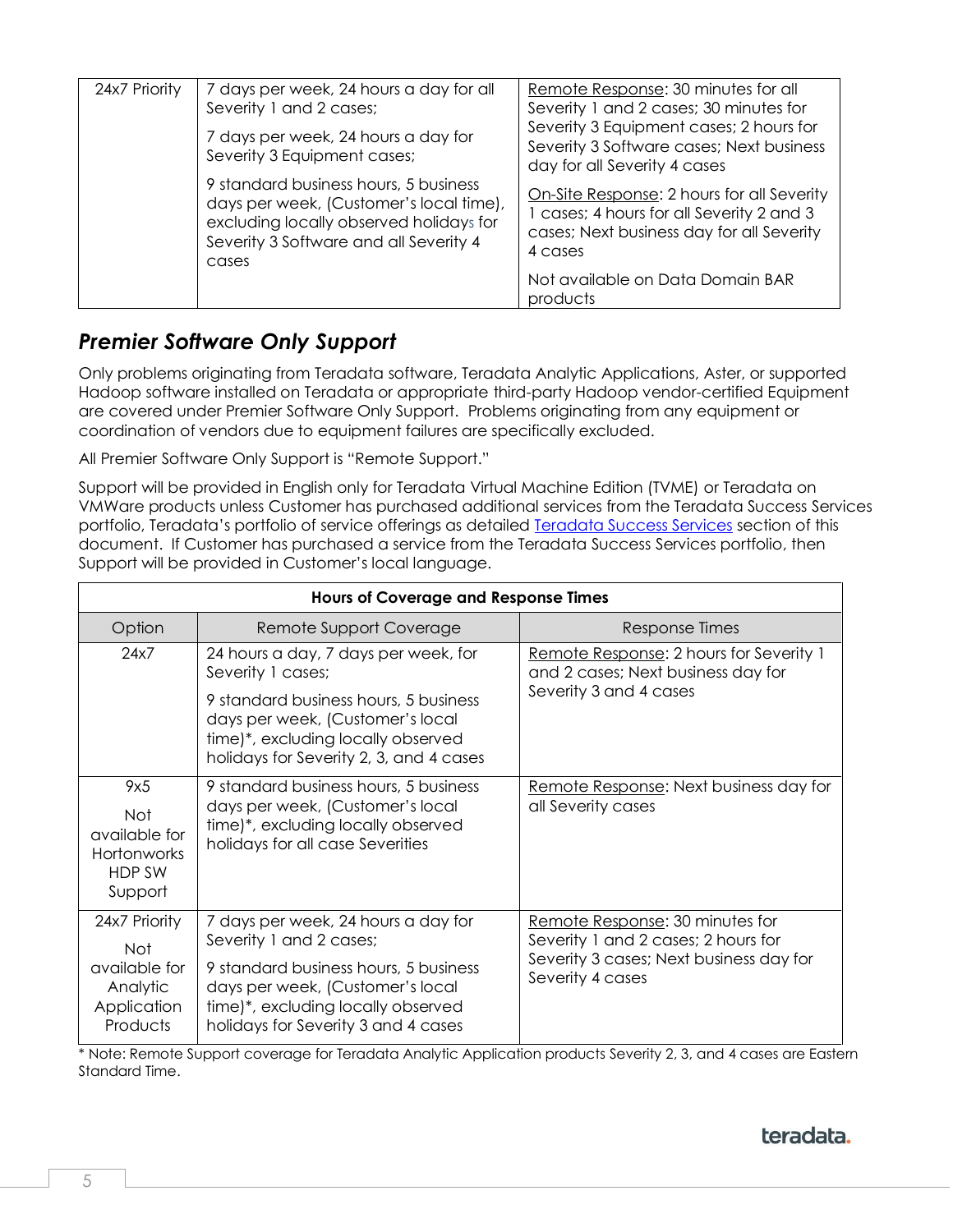#### **Authorized Contacts for Software Solutions on Third Party Hardware**

Customer shall designate contacts who will serve as primary contact between Customer and Teradata and who shall be the only persons authorized to interact with Teradata Customer Services for support of Software Products. Authorized contacts should have a job role as a DBA, System Administrator, IT, VMware Administrator or similar role.

### <span id="page-5-0"></span>*Premier Cloud Support*

Only problems originating from a running Teradata subscribed instance(s) are covered under Premier Cloud Support. Problems originating from the cloud provider, hardware or coordination of vendors due to hardware failures are specifically excluded. All Premier Cloud Support is "Remote Support." Support will be provided in English unless Customer has purchased additional Teradata Success Services. If Customer has purchased any level of Teradata Success Services, then support will be provided in Customer's local language.

For Teradata to provide optimum support services it is required for the user to enable Assigned Service Management, configure Teradata's ServiceConnect, for remote connectivity, and generate a baseline of system assets – known as System Asset Baseline. At a minimum, Customer must allow WebEx or Secure Shell (SSH) type connections as requested by Teradata for support.

Premier Cloud Support is provided via **Teradata Support**, which provides user assistance via Community Forums, Knowledge Articles, and Case Submission for all Severity Levels, initiating a case via phone is only available for Severities 1 & 2.

| <b>Hours of Coverage and Response Times</b> |                                                                                                                                                                                                                      |                                                                                                                                    |
|---------------------------------------------|----------------------------------------------------------------------------------------------------------------------------------------------------------------------------------------------------------------------|------------------------------------------------------------------------------------------------------------------------------------|
| Option                                      | Remote Support Coverage                                                                                                                                                                                              | Response Times                                                                                                                     |
| 24x7                                        | 24 hours a day, 7 days per week, for<br>Severity 1 cases; 9 standard business hours,<br>5 business days per week, (Customer's local<br>time), excluding locally observed holidays<br>for Severity 2, 3, and 4 cases  | Remote Response: 2 hours for Severity 1<br>and 2 cases; Next business day for Severity<br>3 and 4 cases                            |
| 24x7 Priority                               | 7 days per week, 24 hours a day for Severity<br>1 and 2 cases; 9 standard business hours, 5<br>business days per week, (Customer's local<br>time), excluding locally observed holidays<br>for Severity 3 and 4 cases | Remote Response: 30 minutes for Severity 1<br>and 2 cases; 2 hours for Severity 3 cases;<br>Next business day for Severity 4 cases |

### <span id="page-5-1"></span>*Problems & Cases*

A "problem" is defined as failure of a product (hardware or software) to conform to its then current, customer level documentation. Generally, a problem refers to a product not operating within its designed specifications. A "case" is a request for service. Each case must have a severity assigned to it.

#### **Case Severities:**

- **Severity 1:** Mission critical system is down, corrupted, or so severely degraded that it is unusable and requires immediate attention to return system to service.
- **Severity 2:** System is up and operational, but problem has a severe, on-going daily impact to business which requires immediate engagement and urgent resolution efforts.
- **Severity 3:** Problem has a medium impact to business; resolution efforts can occur over the next several days.
- **Severity 4:** Problem has low impact to operations; near term resolution is not required; additional research, information, or clarification on documentation is needed to address a question.

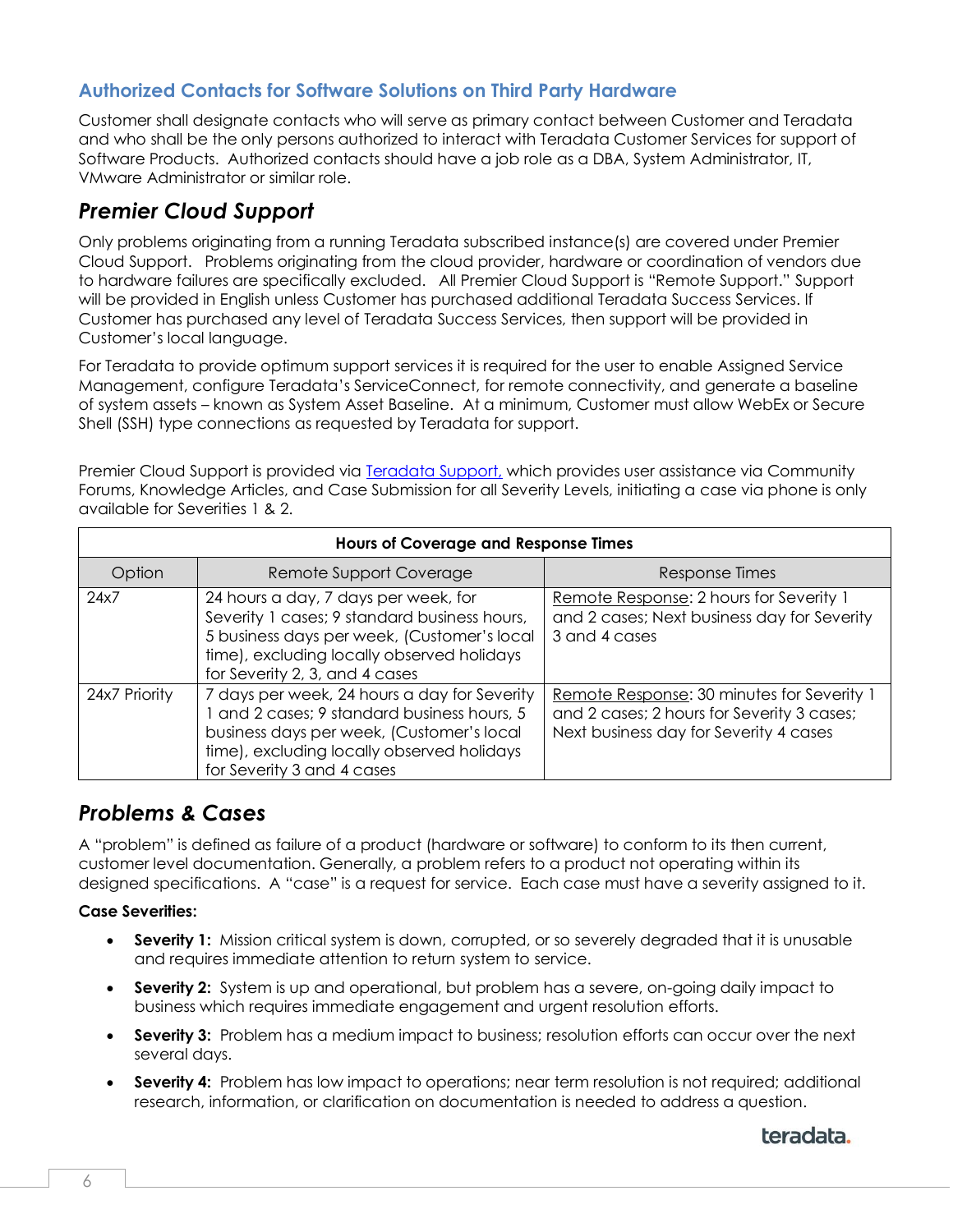• **Severity 5:** Problem resolution is deferred or to be planned mutually by Teradata and customer.

When a case is designated Severity 1 or 2, Customer understands it will be necessary to provide Teradata with immediate, secure remote access to the affected product. Customer acknowledges that if access is delayed or not provided as requested by Teradata, problem resolution efforts will be impaired and may delay resolution of the problem.

Customers with Internet access agree to report all Severity 3 and 4 cases through Teradata Support. Customer further agrees that support requests classified as a "question" will be only be assigned a Severity 4. Customer will receive an electronic confirmation of all cases created via Teradata Support. Teradata will activate its Auto Case Create diagnostic tool to create cases based on certain alerts and thresholds.

Implementing a Field Retrofit Order (FRO) - see *Installation of Hardware Engineering Changes or Field Retrofit Orders (FROs),* a resolution to a reported problem, or other remedial maintenance will not alter the Problem Severity.

### <span id="page-6-0"></span>*Requesting Service*

Teradata will provide Customer with User access to Teradata's service portal, Teradata Support and where applicable, telephone information, for requesting support if Customer is experiencing a problem with supported products and will activate its Automatic Case Creation Diagnostic Tool. Customer may report problems and request support 24 hours a day, 7 days per week, however, Teradata will provide support during the Hours of Coverage specified on the Order.

### <span id="page-6-1"></span>*Coverage Hours*

Hours of coverage must be the same for all equipment and software products. The hours of coverage refer to the local time where Customer system is located except as noted in the Hours of Coverage and Response Time tables above. If service cannot be completed within the hoursof coverage on the day that the service is requested, service will resume during the next occurring hours of coverage period.

If Customer is not directly connected to a Teradata service representative one will call Customer back within the response time Customer is entitled to. When Customer reports a case through the support portal, a service representative will respond to the inquiry and manage it to resolution.

Remote response time is measured during Customer contracted hours of remote coverage by the interval Customer's initial contact (via electronic receipt of case or phone call) to Teradata and the first contact (via electronic receipt or phone call) with a Teradata representative.

On-site response time is measured during Customer contracted hours of on-site coverage as theinterval between the dispatch of the service representative by the Teradata Service Center and his/her arrival at Customer site. Dispatch of a service representative is at Teradata'sdiscretion.

### <span id="page-6-2"></span>*Hadoop*

#### **Authorized Contacts for Hortonworks HDP Support**

Customer shall designate contacts who will serve as primary contact between Customer and Teradata and who shall be the only persons authorized to interact with Teradata Customer Services for support of Hortonworks Hadoop Software (HDP) Products. The number of authorized contacts shall be set forth below based on the total number of nodes with HDP Software installed and covered in a Support Order. Additional authorized contacts may be purchased as necessary.

| Number of Nodes | Number of Authorized Contacts |
|-----------------|-------------------------------|
| $1 - 40$        |                               |
| $41 - 200$      |                               |
| $201 - 500$     |                               |
| 501 and over    | 10                            |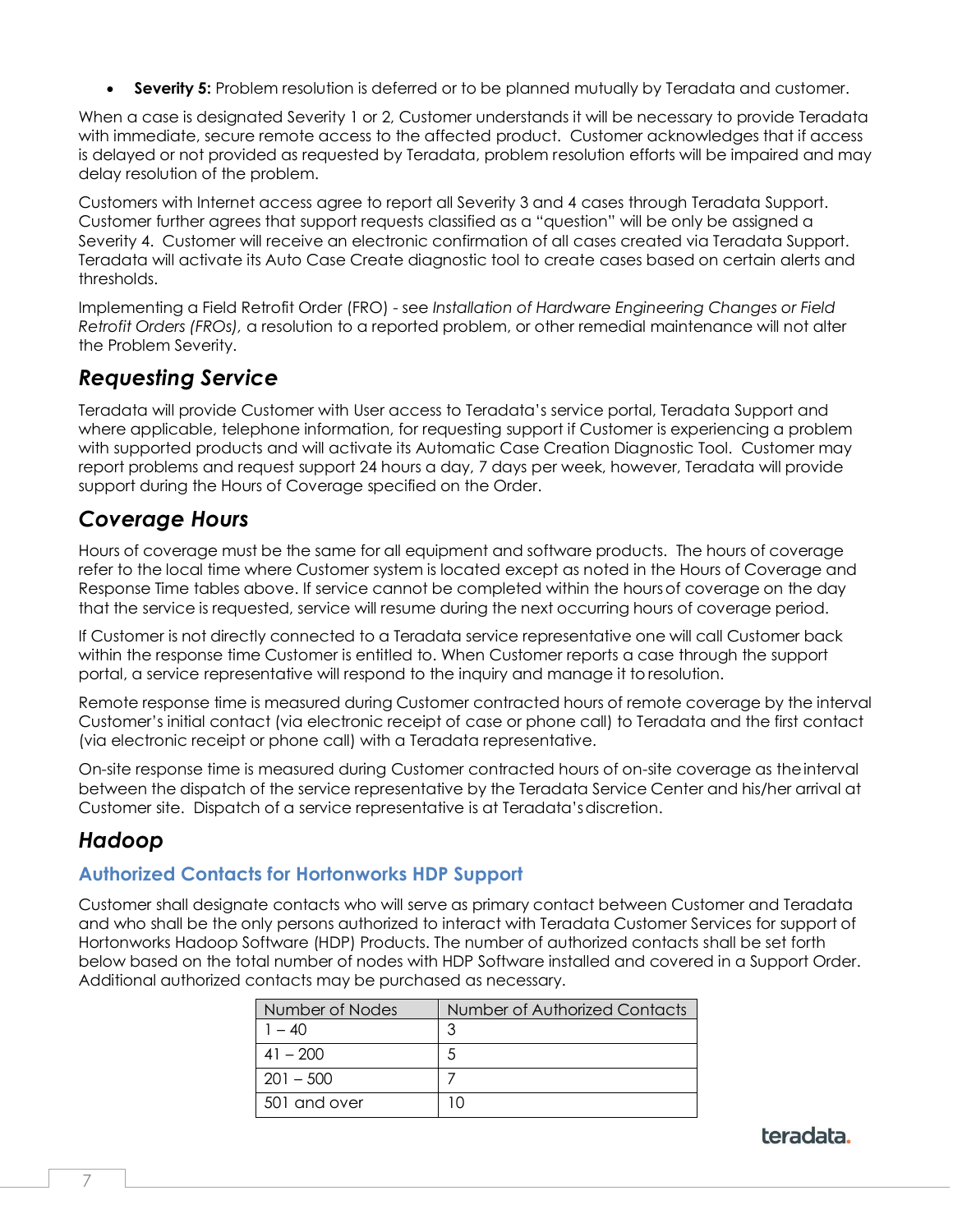#### **Developer Support / Application Development Advice for Hortonworks HDP**

Teradata will provide remote advice and answers to a reasonable number of "How To" questions regarding Hortonworks HDP application design and development issues when Customer has Premier Support for their Hortonworks HDP software. All developer support/advice service requests must be submitted via Teradata Support and will be classified as Severity 3 or 4 cases. Problem resolution for developer support/advice cases does not include actual software development. Teradata reserves the right to limit the number of cases if Teradata determines Customer is not utilizing this service in good faith.

### <span id="page-7-0"></span>*Exclusions*

Out-of-scope maintenance & support services include, but are not limited to: (i) systems integration, (ii) services related to installation, de-installation, and movement of Product, (iii) electrical work external to product, (iv) database and/or operating system implementation, population, and administration, (v) execution of data loading procedures, (vi) data archiving, (vii) data recovery, (viii) BAR system implementation, (ix) modifying the Software to meet security requirements and (x) for Premier Appliance Support Services, equipment maintenance Customer has agreed to perform.

Tapes and other consumables are not covered under maintenance.

Maintenance and support does not include resolution for problems resulting from the following causes: Customer's or any third party's negligence, misuse, or abuse, including the failure to adhere to Teradata or third party BAR Product supplier's site preparation standards; failure to operate Products in accordance with Teradata's power, environmental, and other specifications or limitations agreed to by the parties; failure to perform regular preventive maintenance activities (e.g., tape head cleaning); replaceable data media (such as tapes or solid state drives) being used in excess of its expected life; movement of product by anyone other than Teradata or its representatives; improper use of or failure to use supplies meeting Teradata's or the manufacturer's specifications; software or modifications to Software (including security patches) that have not been approved or provided by Teradata; acts of third parties; third party products not under a maintenance agreement with Teradata; failure to comply with third party product software licensing terms; fire, smoke or other hazards originating outside of Teradata-furnished Equipment; water; acts of God; power distribution failures (including use of hardpower down condition or emergency power off switch) that cause the specifications for Products not to be followed; damage ordinarily covered by insurance; alteration of product and attachments not provided/approved by Teradata in writing or compatible with Teradata's standard interfaces; improper installations, implementation or operation of product; failure to perform those actions prescribed by Teradata; implementation of non-Teradata supported products and configurations; conversions and migrations; updates and upgrades unless specifically indicated on an order; for Analytic Application Software, modifications or customizations by Teradata Professional Services; disabling the Fallback feature in certain product configurations that require Fallback in order to be supported.

<span id="page-7-1"></span>Teradata will only perform out-of-scope services ("Additional Services") at the applicable out of scope services rate. Teradata will inform Customer if a service is out of scope prior to commencing work. However, Teradata will not perform services on Products when it reasonably believes that doing so represents a safety hazard.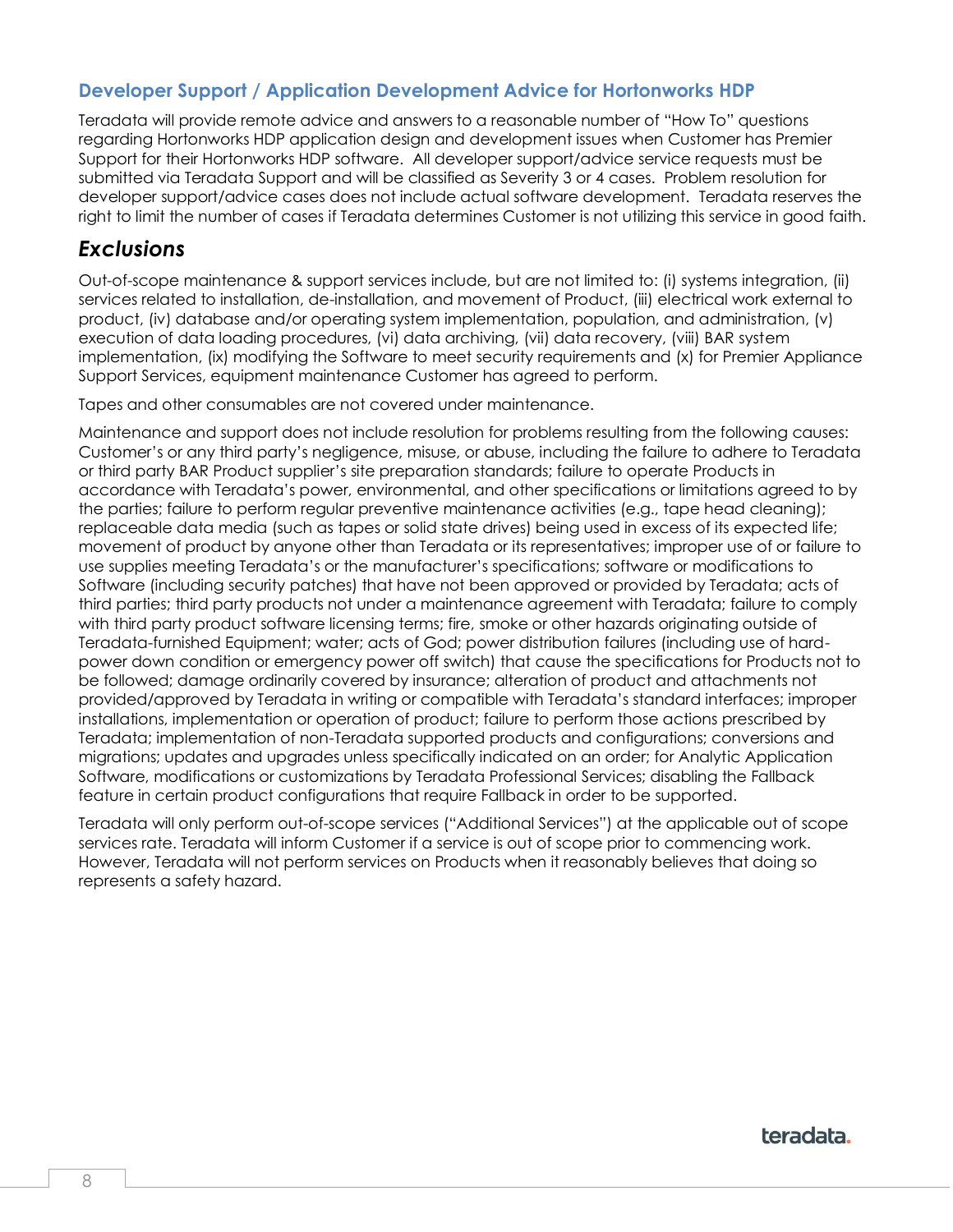# <span id="page-8-0"></span>**Support Lifecycle Hardware Services**

# <span id="page-8-1"></span>*Hardware Support Lifecycle*

For Teradata hardware platforms, Teradata will provide remedial maintenance services for six (6) years from its Platform Sales Discontinuation Date. Platform Support Discontinuation is the end of support date for a particular Teradata hardware platform. Teradata may, at its discretion, support Teradata hardware for longer periods after its Sales Discontinuation Date.

# <span id="page-8-2"></span>*Operating System*

Teradata considers the operating system (OS) to be a part of the hardware platform. Therefore, Teradata will install any Teradata certified OS patch or fix (including Microsoft or Linux) on any hardware platform (e.g. Database Nodes, TMS, SWS/AWS, stand-alone server) under a Teradata maintenance contract, not to exceed a quarterly calendar cadence. Delivery of patches or fixes more than once quarterly will be subject to Additional Service Rates. Note: Certain Teradata Software Products contain a virtualized OS that is considered part of Teradata Software (e.g. TD\_VMware) and not the hardware platform and will be included under the Teradata maintenance contract agreement.

Teradata will not install any non-Teradata certified OS patches or fixes on any hardware platform. If customer wants any non-Teradata certified OS software installed on any platform, they mustperform themselves. However, non-Teradata certified OS software and problems resulting fromnon-Teradata certified OS software are not covered under any maintenance contract. Any associated cases resulting from the non-Teradata certified release will be considered out-of-scope and subject to Additional Service Rates.

For Customer initiated third party security scans, resulting scan reporting and analysis are the Customer's responsibility. Any request for Teradata to analyze and implement recommendations are out of scope and requires a Teradata Information Security consulting engagement, which is subject to Additional Service Rates.

Installation of non-mandatory Teradata certified OS fixes or patches will be performed during business hours (9x5) and follows the then current change control notification practice (currently 28 days notification). Any OS changes considered mandatory by Teradata are installed per the FRO policy (see: *Installation of Hardware Engineering Changes or Field Retrofit Orders (FROs*) for the contracted level of service.

Major/minor OS upgrades or Service Pack (SP) changes require an additional Software Implementation (SWI) service or Business Critical/Critical System Management or any Teradata Success Services and will be performed during the customers Severity 1 hours of coverage.

OS conversions (e.g. Windows to Linux) are performed under a custom OS Conversion service.

Any OS updates required/performed as part of a database change by Teradata are included with the appropriate Software Implementation service as long as the OS is under Teradata maintenance andthe change is not a minor/major OS upgrade or Service Pack upgrade. These changes are installed during the customers Severity1 hours of coverage.

# <span id="page-8-3"></span>*Remedial Maintenance*

Teradata will first attempt to fix the problem remotely before dispatching a service representative. When Teradata determines that a problem requires onsite assistance for repair, a service representative will be dispatched to provide on-site remedial maintenance. Remedial maintenance consists of those functions required to restore failed or malfunctioning equipment to an operational state, which is defined as conformance to the manufacturer's then-current customer-level documentation. It does not constitute the return of the equipment to an "as was" condition.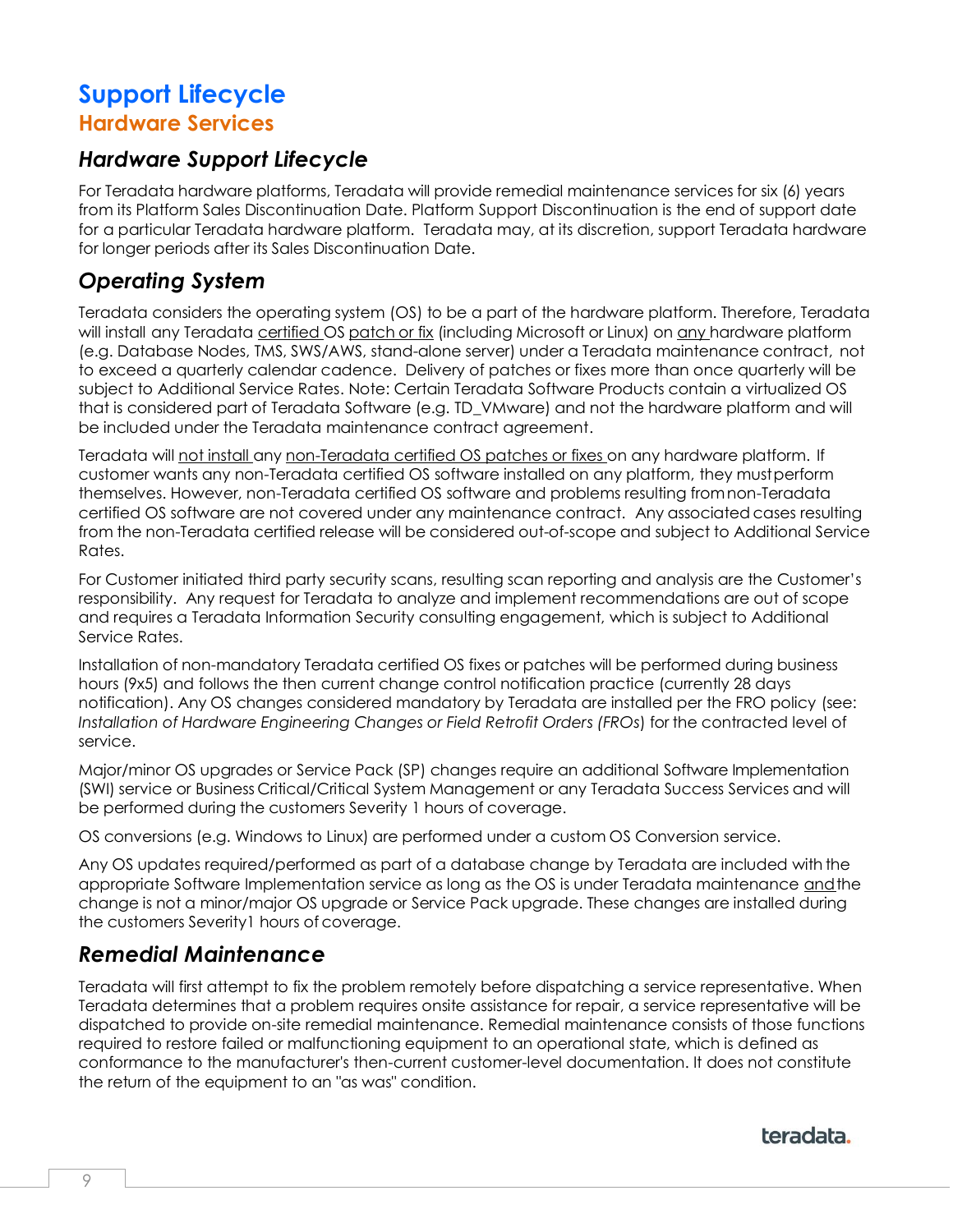# <span id="page-9-0"></span>*Remote Hardware Diagnostics*

Teradata will use remote connectivity and service tools to diagnose problems prior to sending a Customer Service Representative on-site. Remote hardware diagnostics will be performed during the contracted hours of coverage only and determined by severity level.

### <span id="page-9-1"></span>*On-Site Hardware Service*

On-site support is the provision of remedial equipment maintenance that may require one or more visits to Customer facility or product location and may also include on-site software maintenance. On-site service will be provided during contracted on-site hours of coverage.

# <span id="page-9-2"></span>*Hardware Changes or Field Retrofit Orders (FROs)*

FROs are hardware safety modifications and other mandatory hardware changes typically resulting from new regulations or required product enhancements that address the performance, reliabilityor serviceability of Teradata equipment. Teradata will proactively inform Customer of any safety-related FROs.

Teradata will install FROs during local business hours. If Customer has elected 24 x 7 Priority or Business Critical, Teradata will install FROs at a mutually agreeable time on a 7 day per week 24 hours per day basis. Teradata determined mandatory OS changes are implemented as FRO's and follow FRO hours of coverage.

The implementation of an FRO includes developing a change control plan as well as the parts and labor to install the change. This service is included with hardware maintenance for a period of 6 months from the FRO bulletin's release date. Teradata will also work with Customer to schedule the installation. Should Customer require Teradata to wait longer than 6 months to provide installation of an FRO, at Teradata's discretion, both parts and labor are chargeable at then-currentrates.

### <span id="page-9-3"></span>*Customer Replaceable Parts*

Teradata has designated or will designate from time to time certain parts (such as disk drives and power supplies) as Customer replaceable/repairable. Customer is responsible for replacing Parts designated as customer replaceable unless the Teradata Parts Replacement Service is ordered. If Teradata determines that Customer replaceable/repairable equipment requires remedial maintenance, Customer agrees that it will perform such maintenance and that it will use only Teradata-provided parts, instructions, processes and documentation to return the Teradata system to a ready-to-run state. In the event that Teradata chooses to install parts that are currently or subsequently designated as Customer replaceable / repairable, Customer acknowledges and agrees that such service shall not constitute a waiver of any requirement that Customer perform such remedial maintenance.

If a Customer replaceable/repairable part fails, Teradata will ship such a part to Customer using overnight shipping with business day delivery in exchange for the failed part. Three business days after the replacement part shipment, Teradata will dispatch its designated freight carrier to the Customer site to pick up the failed part. If the part is not returned to Teradata due to Customer neglect or refusal, Customer will be charged Teradata's then-current list price for the part.

Customer must identify in writing, and always make available, at least two employees who are familiar with the processes and procedures of parts replacement as instructed by Teradata.

# <span id="page-9-4"></span>*Battery Replacement*

Only "2U" batteries are covered as part of any maintenance service.

# <span id="page-9-5"></span>*Support for Solid State Drives (SSD)*

Teradata will provide support for 2.5" solid state disks for the longer of 5 years from installation or when the solid-state disks reach their endurance threshold limit.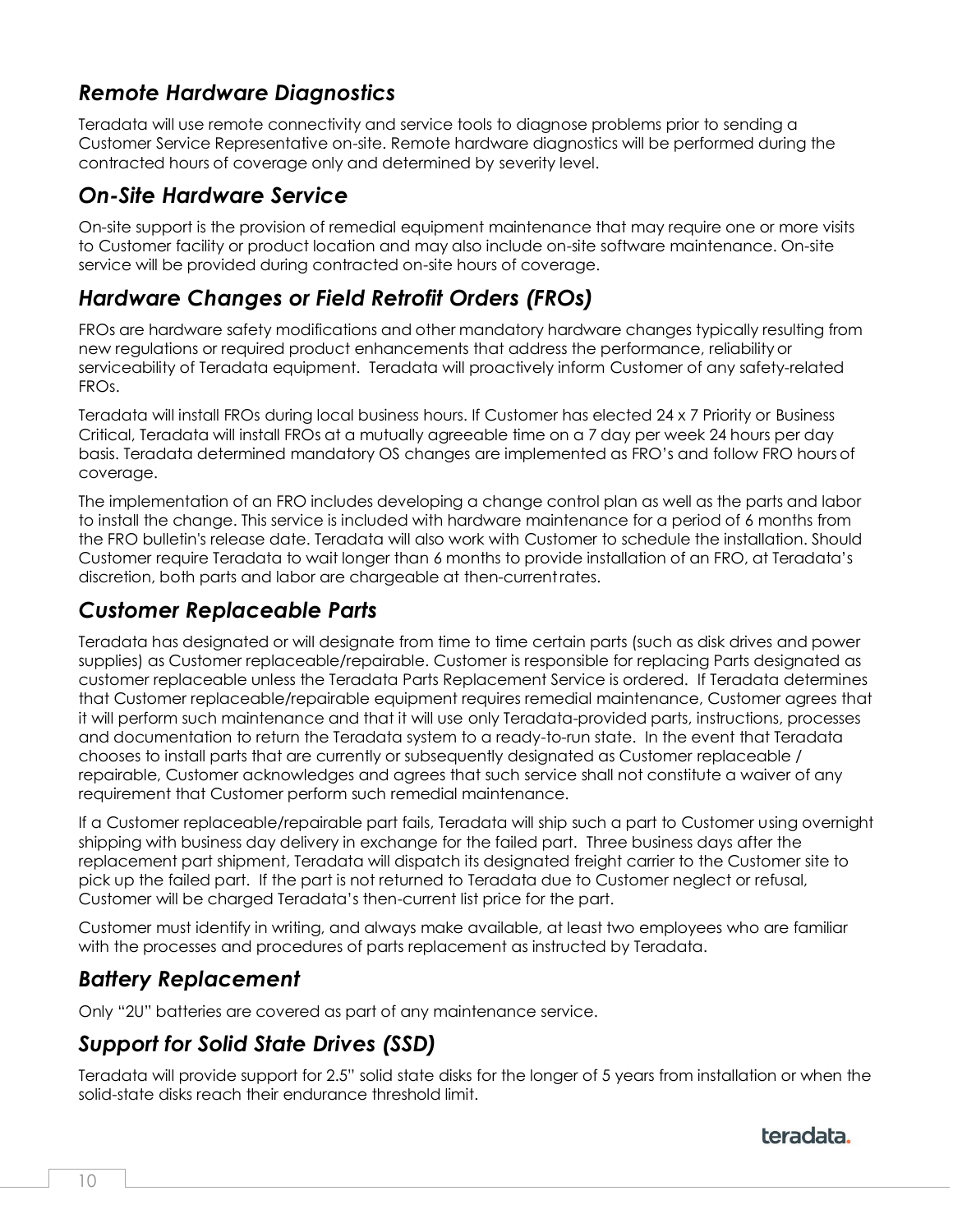# <span id="page-10-0"></span>*Parts Management*

All replacement parts are stocked remotely and managed by Teradata. Teradata is responsible for all spare parts inventory management, shipping, tracking andreporting.

### <span id="page-10-1"></span>*Parts Usage*

Teradata provides and installs (unless the equipment has customer replaceable parts) replacement parts for all failed hardware components as part of maintenance. Parts are replaced on an exchange basis and all failed parts become property of Teradata upon removal unless Customer has purchased Drive Retention Service. Replacement parts become Customer property. Certain parts are excluded from service: 3U and older batteries, consumables, and storage media. Replacement of these parts is on a Time & Materials basis only. Customer must store the on-site parts, along with all original packaging materials, in a secure area to which Teradata personnel have unrestricted access. Failure to retain original packaging materials may result Customer being charged a restocking fee for the part(s) without such packaging.

# <span id="page-10-2"></span>*Support for Hot Standby Nodes*

Any Hot Standby Nodes are supported at the same level of service as the production nodes.

### <span id="page-10-3"></span>*Support for Dual Systems*

Teradata will support Teradata Dual Active Solutions as two single systems. Each system will have an individual site ID for support delivery and tracking purposes. Certain third-party servers and software may not be supported by Teradata.

If one system is knocked out in a disaster situation, the other system will automatically be moved to the higher of the two support levels until the second system is restored to an operational state as defined in the Hardware Services section above.

# <span id="page-10-4"></span>**Software Services**

Teradata will provide remote software support for non-discontinued and certified software products duringCustomer's contracted hours of coverage. Teradata will provide services to diagnose and resolve problemsfor supported operating system, Teradata Software, utilities and supported BAR products. Any on-sitesoftware service is provided at Teradata's discretion.

Software support generally consists of: 1) guidance in locating (via Teradata Support) solutions to known problems, information to resolve procedural problems and answers to frequently asked questions, 2) recommendations to upgrade if solution is available in a later software release, 3) providing a temporary workaround procedure to circumvent a problem until an e-fix/code-level change is provided.

Software maintenance includes providing an e-fix/code-level change that resolves the reported problem or providing access to a software maintenancerelease.

Once remote support for a Severity 1 call begins, Teradata will continue to address the problem uninterrupted only during contracted hours of coverage.

### <span id="page-10-5"></span>*Teradata Database Software Support Lifecycle*

See *[Supported Software Releases](#page-12-2)* for **Software** release naming definitions.

#### **Teradata Database 16.10 and Later Advanced SQL Engine Releases**

Teradata's Database Support Policy for Teradata Database 16.10 and later Advanced SQL Engine releases is to provide 3 years of maintenance & support, fromthe General Customer Availability date of the minor or major release, until the End-of-Maintenance (EOM) date and a 2-year (at Teradata's discretion) Extended Database Maintenance Period (EDM) (see below) – referred to as a 3+2 support policy. During the maintenance & support period for Teradata database products, Teradata will provide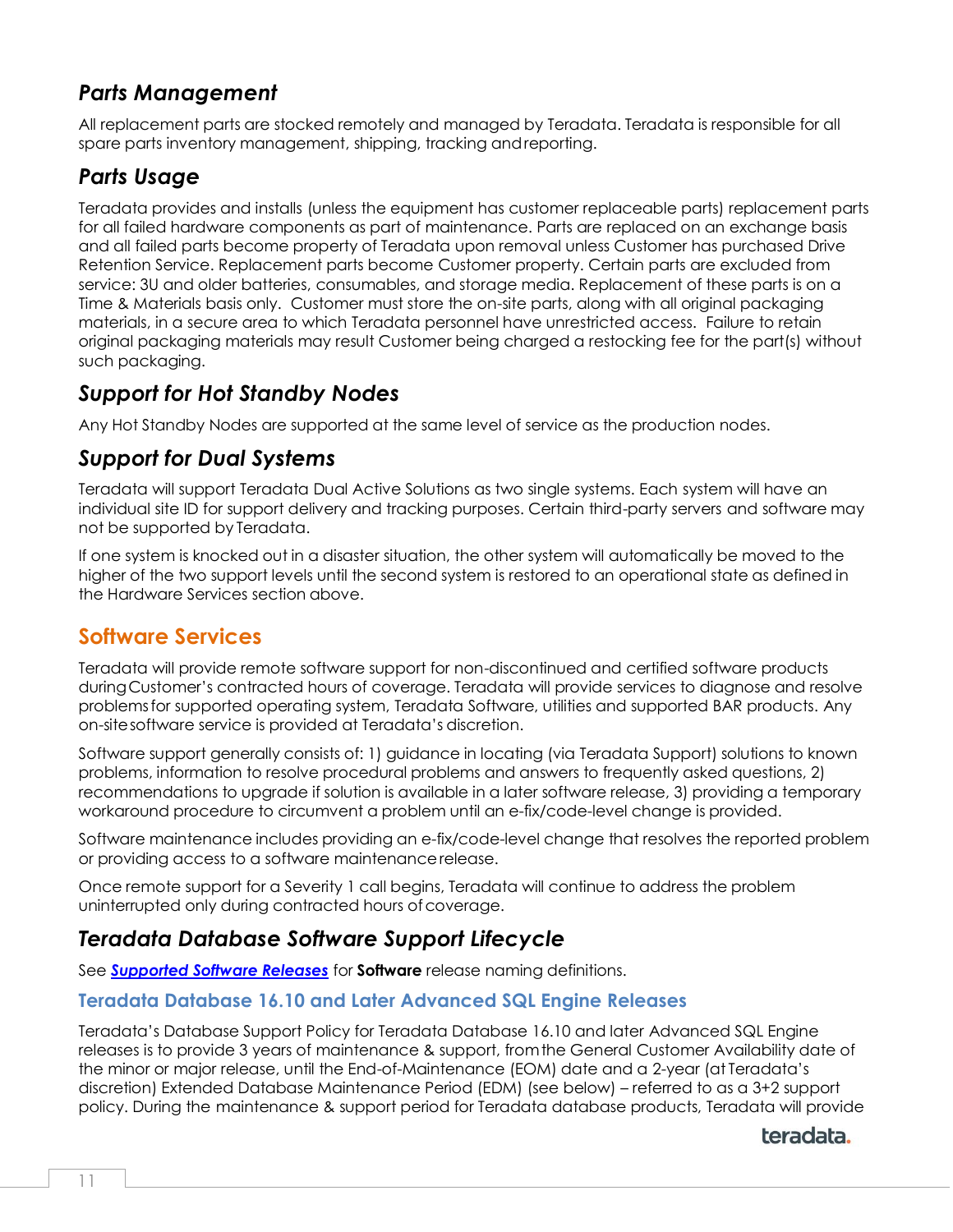software problemresolution services, which include code level maintenance, and any activity that provides existing corrections or work-arounds to correct reported software problems for no less than 36 months from its General Customer Availability (GCA) date. At the end of the EOM period, the system will default to the Extended Database Maintenance Period (see below) and is subject to additional fees. Following the end of the EDM period, the system will enter the Support Only period (see below) and is subject to additional fees. Teradata may, at its discretion, support additional Teradata releases but will not provide fixes or patches for such releases.

Teradata is committed to providing crash dump analysis while a Teradata Database software release is within the maintenance and support period plus a period of three months past the End of Maintenance (EOM) date published by Teradata.

#### **Teradata Database Pre-16.00 Releases**

Teradata's Database Support Policy for pre-Teradata Database 16.00 releases is to provide 3 years of Maintenance & Support, fromthe General Customer Availability date, until the EOM date and a 2-year (at Teradata's discretion) Extended Maintenance period – referred to as a 3+2 support policy (see below). During the maintenance & support period for Teradata Database products, Teradata will provide software problemresolution services, which include code level maintenance, and any activity that provides existing corrections or workarounds to correct reported software problems for no less than 36 months from its GCA date. At the end of the EOM Period, the system would default to the Extended Maintenance period (see below) and is subject to additional fees. Teradata may, at its discretion, support additional Teradata releases but will not provide fixes or patches for such versions.

Teradata is committed to providing crash dump analysis while a Teradata Database software release is within the maintenance and support period plus a period of three months past the End of Maintenance (EOM) date published by Teradata.

For any third-party BAR Software, Teradata (i) will provide Customer with software problem resolution for the current and most recent prior maintenance release updates of the current major/minor software release upgrade, and (ii) may, at its discretion, support the final maintenance release update of the most recent prior major/minor software upgrades.

Note: Certain Teradata software products contain a virtualized OS that is considered part of Teradata software (e.g. TDVM) and not the hardware platform.

# <span id="page-11-0"></span>*Extended Teradata Database Maintenance (EDM) Period*

During the EDM period, Teradata provides Extended Database Maintenance for the development and distribution of critical patch/e-fixes for a limited time for Teradata Database and Teradata Tools & Utilities (TTU) software. At Teradata's discretion, the EDM period ends 2 years after the End-Of-Maintenance date. At the end of the EDM period, the system would default to the Support-Onlyperiod and will be subject to additional fees, for as Teradata provides such support for affected software. Aster Database, and Hadoop Software releases and DIY Public Cloud deployments are not eligible for EDM service unless Teradata specifically makes EDM service available for a specific release.

EDM Serviceincludes:

- Case call acceptance 24 hours per day, 7 days per week
- Code level maintenance for critical Severity 1, emergency / fixes (e-fixes) for new and existing problems through the Patch Server via Teradata Support
- Ability create cases for problems through Teradata Support
- Guidance with Customer migration plans to support Teradata database releases
- Back porting only of critical patches and fixes if no acceptable workaround exists
- Remote service support methodology only, no on-site support provided
- Continuance of Customer's current hours of coverage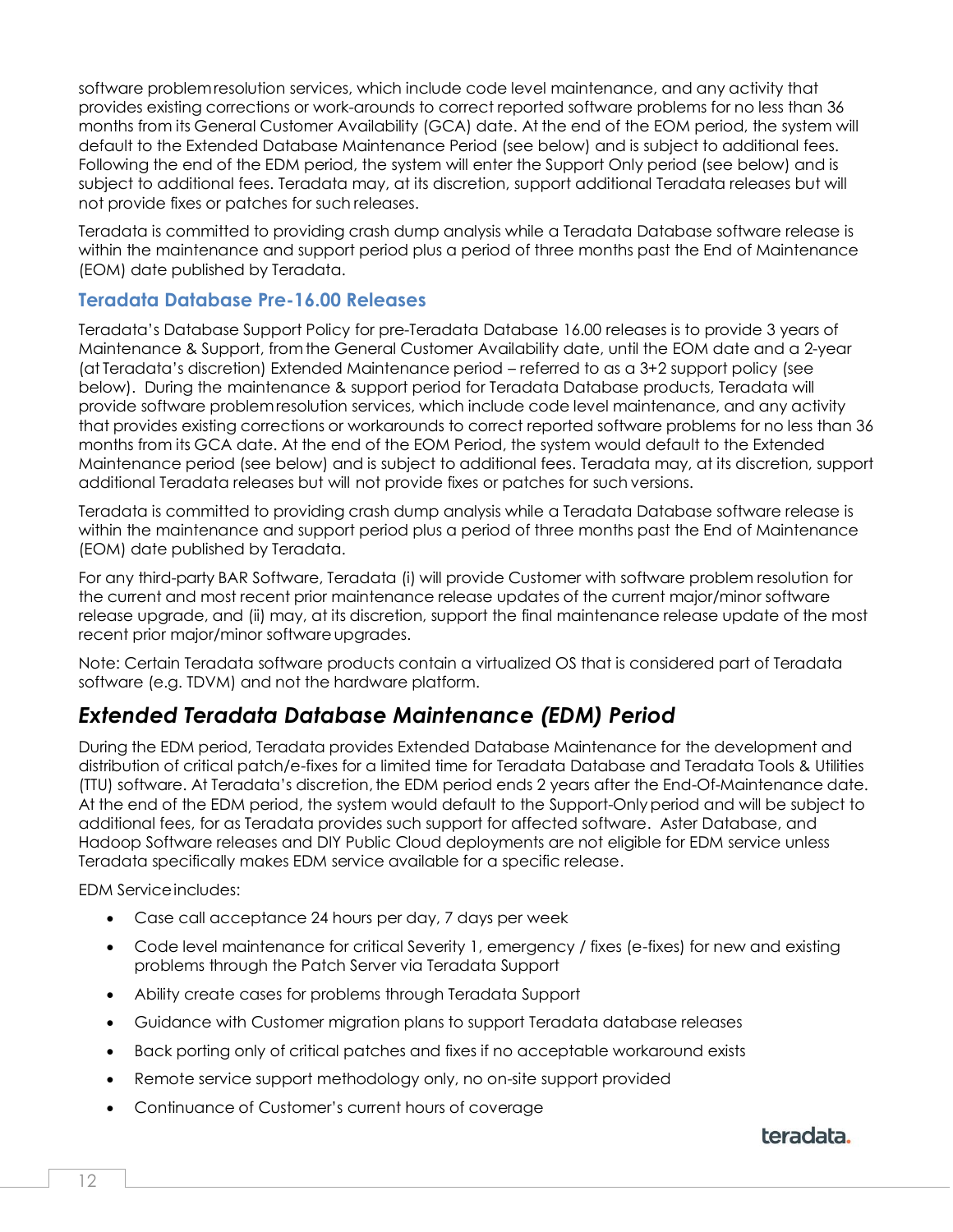To be eligible for Extended Teradata database maintenance services, Customer must meet the following criteria subject to Teradata acceptance (Non-eligible systems will default to Support Only Period):

Customer must have a stable Teradata data warehouse environment that is not experiencing growth in user load or subject to planned large-scale application changes. EDM services are not available if Customer is planning a new application deployment on a Teradata system. Customer must be on the latest maintenance release of the major/minor release and be willing to upgrade to the latest e-fix in order to obtain the correction. Teradata will not provide Time and Material service for EDM services.

EDM services do not include:

- Site specific release / non-general e-fixes
- Any equipment services
- Service Level Agreement (SLA) for code fix
- Certification of supported programs, new operating system releases or new applications
- Updated software certification lists for software past its normal lifecycle dates
- Software updates, general maintenance releases or functionality releases
- Resolution or restoral times Commercially reasonable effort only
- Any other client or application software programs
- Extended services after the end of the ordered period

# <span id="page-12-0"></span>*Teradata Database Support Only Period*

The Support-Only period is subject to additional fees and provides: preventative service, problem reporting, case creation, down system recovery, access to knowledge articles and workarounds – no maintenance or patches are provided, and no crash dump analysis will be performed during the Support Only period. Customers with a maintenance & support contract are entitled to support past the End-of-Maintenance date and as long as the contract is renewed by Teradata and all fees are paid.

### <span id="page-12-1"></span>*Teradata Tools & Utilities Software Support Lifecycle*

For Teradata Tools & Utilities software, Teradata will provide software problem resolution services, which include code level maintenance, and any activity that provides existing corrections or work-arounds to correct reported software problems for no less than 36 months from its General Customer Availability (GCA) date.

### <span id="page-12-2"></span>*Supported Software Releases*

Most Teradata software products are characterized by four different types of software releases. These releases are differentiated by release numberX.Y.Z.n

- X number refers to a major software releaseupgrade, also known as Version number for Vantage
- Y number refers to a minor software releaseupgrade
- Z number refers to a maintenance releaseupdate
- n number refers to fixes or patches

"Service Pack" and "Hotfix" are the third-party names for software fixes. Following Teradata standards, a "Service Pack" is a maintenance release (Z) and a "Hotfix" is a patch (n).

### <span id="page-12-3"></span>*Access to Software Maintenance and Patch Releases*

All Platform maintenance & support service levels include access to any software maintenance, patch and fix releases. For most products, Customer will have access to Teradata Support to obtain software patches, fixes, and maintenance release updates for some customer-installable software, or (at Customer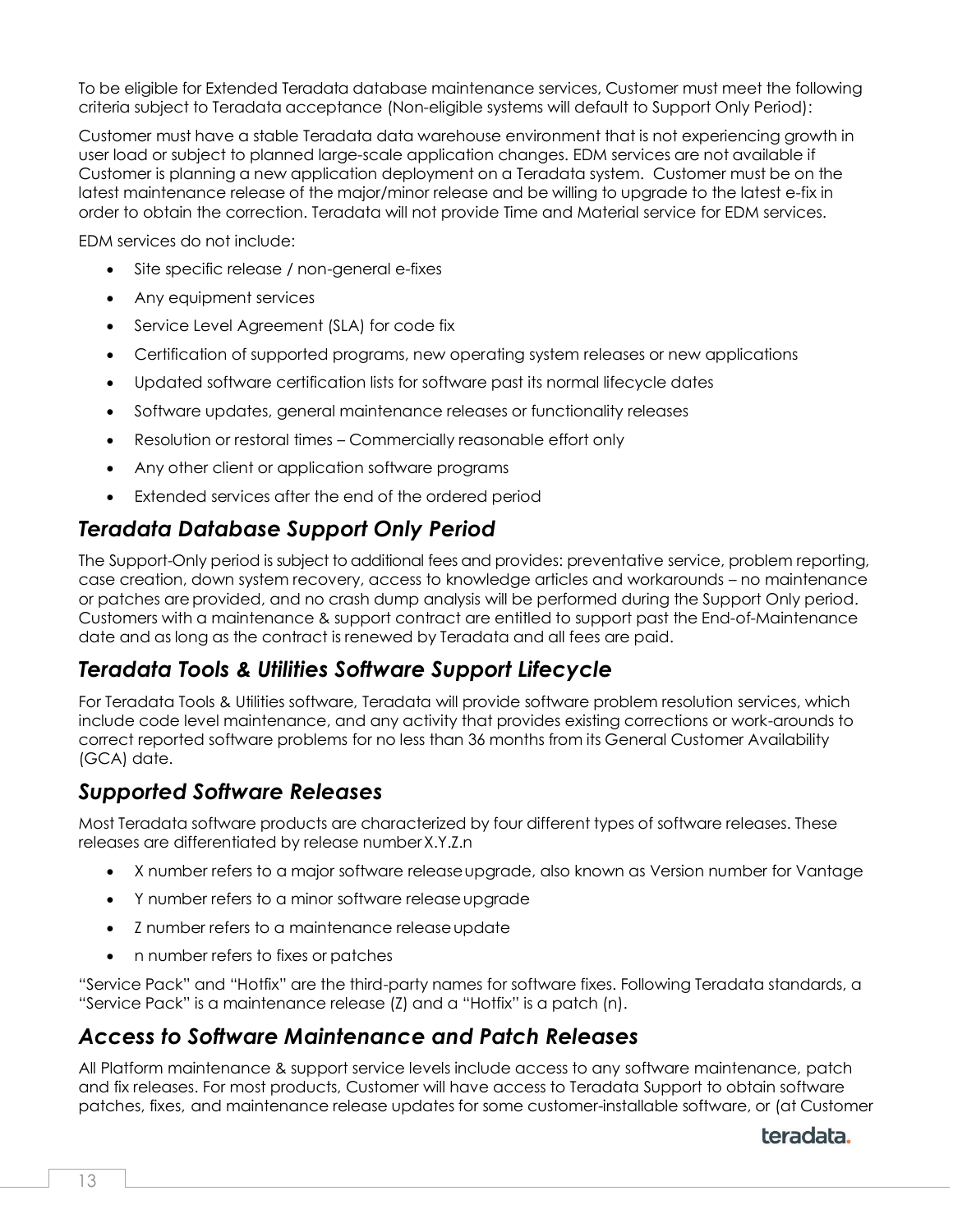request) Teradata will provide a single media copy at no additional charge. For software patches and maintenancerelease updates that cannot be directly obtained, the necessary order information will be provided on Teradata Support. Customer may replicate and/or apply the patches or maintenance release updates for each copy of the Software to which it pertains and for which Customer has paid the applicable fees and licenses.

# <span id="page-13-0"></span>*Software Maintenance and Support Following Discontinuation*

Software code remedy maintenance will not be available on discontinued software. The availability of support for discontinued products is not guaranteed and is dependent on the availabilityof knowledgeable technical specialists and other resources necessary to support the product.

### <span id="page-13-1"></span>*Software Maintenance and Support for Altered Software*

Teradata provides software releases on a Generally Customer Available (GCA) basis to all customers. Should Customer make changes to their designated software, the software will be referred to as "Altered." Teradata does not provide software releases at any level, X, Y, Z, or n, that is developed compatible with altered versions. Teradata does not warrant that new software will operate as Teradata states it will in conjunction with altered versions.

# <span id="page-13-2"></span>*Customer Installable & Upgradeable Software*

For customer-installable software, which is Software that is available for Customer download via the Teradata Support portal, Teradata will provide access to online Community Support user forum, which offers support and discussion within the Teradata community. Teradata will also provide remote installation assistance consisting of (i) guidance in locating (via Teradata Support) solutions to known problems, (ii) information to resolve procedural problems, (iii) answers to frequently asked questions, or (iv) providing a solution that resolves the reported problem. Without limitation, such support does not include the following (which are considered out of scope: (1) remote installation, (2) step-by-step installation consultation, (3) testing of Customer installed patches and maintenance releases, or (4) recovery of the Product or system after a failed installation performed by Customer. Unless specifically stated, Analytic Application products are not customer installable or upgradable. Customers are expected to engage Teradata Professional Services for this activity.

# <span id="page-13-3"></span>*Software Subscription / Software Upgrade Licenses*

Through this service, Customer is entitled to receive major (X) and minor (Y) releases that aregenerally commercially available for licensed software. Teradata subscription or software upgrade license include Teradata database software, utilities, and mainframe tools that are covered under Customer's maintenance& support agreement and any paid license fees. Implementation of software is not included in Subscription or Software Upgrade Licenses.

# <span id="page-13-4"></span>*Virus Protection Scanning Software*

Teradata does not provide a bundled solution for virus protection scanning software and Teradata does not provide consultation on configuration and software selection for any virus protection software.

<span id="page-13-5"></span>Teradata is not responsible for viruses on Customer systems. If a virus is detected on a Customer's system hard drive(s), service to repair the system and quarantine the virus is out of the scope service of maintenance and support. While Teradata will use commercially reasonable efforts to assist upon request when a virus is detected on a Customer system, Teradata is not responsible for dataloss relating to such a virus.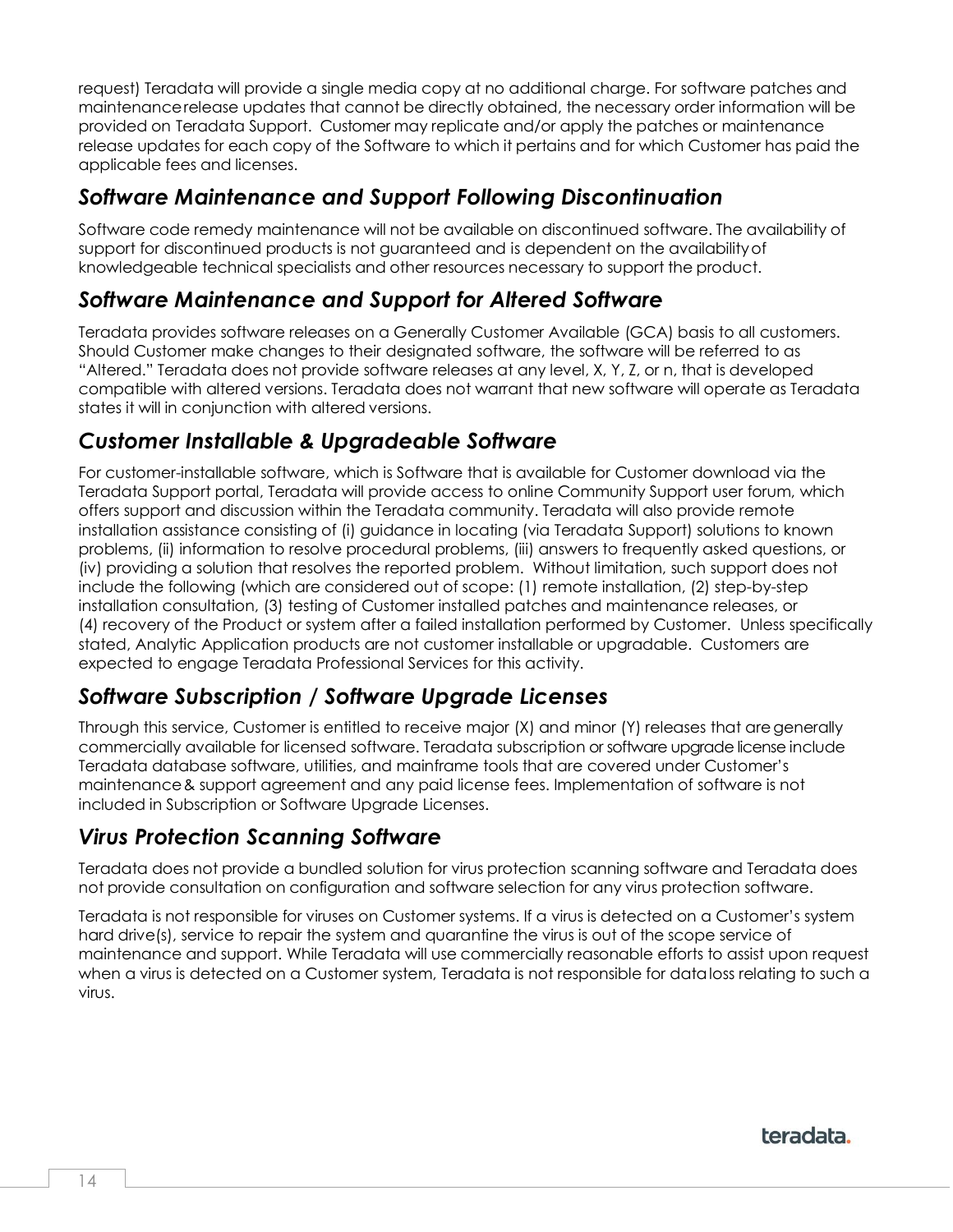# **Teradata Applications**

# <span id="page-14-0"></span>*Teradata Managed Application, UDA, Analytic Application, and Other Software Support Lifecycle*

For Teradata Managed Application, Analytic Application, and Unified Data Architecture (UDA) software, Teradata will provide software problem resolution services, which include code level maintenance, and any activity that provides existing corrections or work-arounds to correct reported software problems for the then current major/minor software release version. When Customer's software release is no longer current and Customer has not upgraded to the latest version, Teradata will offer support on a supportonly basis for the Support Only Period and such support may be subject to additional fees.

Current Managed Application and UDA Products in these categories include, but are not limited to, Viewpoint, Data Mover, Unity, Ecosystem Manager, Workload Analytics, AppCenter and QueryGrid software.

Analytic Application Products include: TWM (Teradata Warehouse Miner), CIM (Customer Interaction Manager), RTIM (Real-Time Interaction Manager), TCIS (TD Channel Integration Services), DCM (Demand Chain Management), MDM (Master Data Management), TAS (Teradata Analytics for SAP), TDE (Teradata Decision Expert), and TVA (Teradata Value Analyzer).

# <span id="page-14-1"></span>*Extended Application Maintenance (EAM)*

For a maximum of 2 years after the expiration of support for certain Analytic Application Products (currently DCM and CIM), Teradata may offer an Extended Application Maintenance service. Extended Application Maintenance service is available in 1year increments. Extended Application Maintenance service includes:

- Case call acceptance 24 hours per day, 7 days per week
- Code level maintenance for critical Severity 1 & 2 emergency fixes (e-fixes) for new and existing problems through the GSO (if possible)
- Ability to log calls for problems through Teradata Support
- Back porting only of critical e-fixes if no acceptable workaround exists (if possible)
- Remote service support methodology only, no on-site support provided
- Continuance of current level of coverage

To be eligible for Extended Application Maintenance Services, Customer must meet the following criteria:

- Customer must have a stable environment that is not experiencing growth in user load or subject to planned large-scale application changes. Customer must remain in a supported configuration according to the Supported Configuration Matrix for their current version.
- Customers must be on the latest maintenance release of the major/minor release and be willing to upgrade to the latest e-fix in order to obtain the correction; and
- An EAM contract cannot allow for any gap in support coverage. Customers are encouraged to move to an EAM contract as soon as e-fix support expires for their current software release. Customers requesting support who do not have an EAM agreement will need to initiate a new EAM agreement and pay for coverage in arrears from the date e-fix support ended.

Extended Application Maintenance service does not include:

- Any equipment services
- Service Level Agreement (SLA) for e-fixes
- Certification of supported programs, new operating system releases or new applications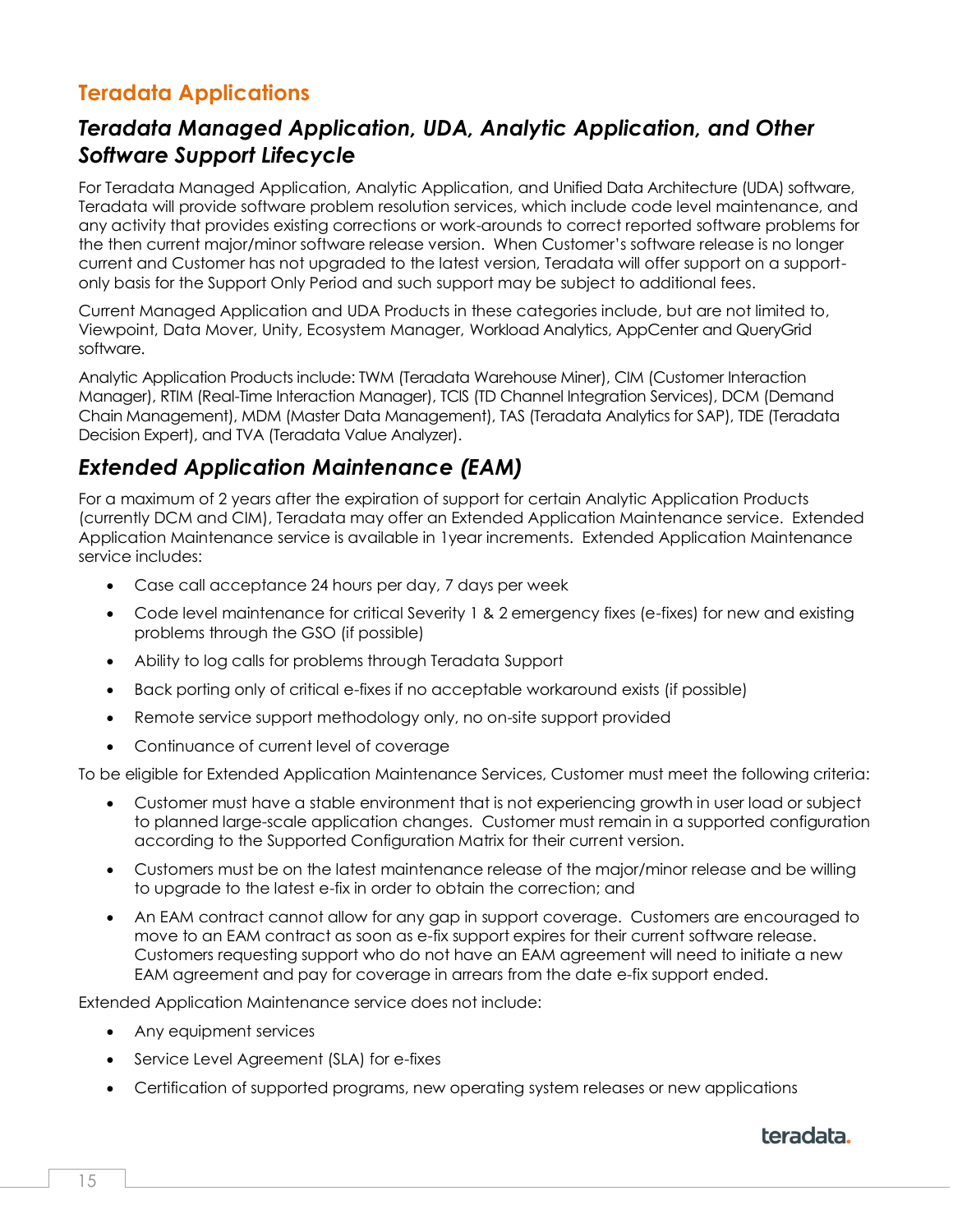- Updated software certification lists for software past its normal lifecycle dates
- Software updates, general maintenance releases or functionality releases
- Resolution or restoral times Commercially reasonable effort only
- Any other client or application software programs
- <span id="page-15-0"></span>• Extended Application Maintenance service after the end of the ordered period

### **Other Third-Party Software**

### <span id="page-15-1"></span>*Teradata Aster and Hadoop Software Support Lifecycle*

Teradata's Aster Software Support Policy is to provide 3 years of maintenance & support, from the Teradata General Customer Availability (GCA) date, until the End-of-Maintenance date. Teradata's Hadoop Software Support Policy is to provide 3 years of maintenance & support, from the Hadoop distribution vendor General Availability date, until the End-of-Maintenance date. During the maintenance & support period for Aster Database, Aster Execution Engine and Hadoop software products, Teradata will provide software problem resolution services, which include code level maintenance, and any activity that provides existing corrections or work-arounds to correct reported software problems for no less than 36 months from its availability date as determined above. Teradata may, at its discretion, support additional releases but will not provide fixes or patches for such versions.

Teradata will provide Hadoop Support-Only service for expired Hadoop versions, provided that Hadoop Support-Only cannot be renewed past December 31, 2021. Current contracts for maintenance and support offers for expired versions of Hadoop will be honored until the end of renewal date. Hadoop Support-Only provides problem reporting, case creation, access to knowledge articles, and workarounds on a commercially reasonable effort basis.

# <span id="page-15-2"></span>*Third-Party Operating System Software Certification*

Teradata's policy is to test and certify all OS patches to guard against any potential impacts that may result in system degradation or downtime. The testing cycle for an OS patch shall begin immediately upon delivery from the OS vendor.

Teradata completes patch certification as soon as feasible after receiving the OS patch from the vendor. Most patch certifications are completed in less than 35 days. Teradata uses its best efforts to complete the most time-consuming certifications (patches to sensitive areas in the code) in less than 50 days.

In an emergency fix situation, Teradata will make e-fixes available on Teradata Software Server (TSS) within days, with the expectation that the fix has not gone through the full certification process.

Teradata processes for notifying customers of new OS patches and posting the packages for download shall remain consistent with this policy. Teradata does not recommend that customers apply any OS patch to their Teradata system before it has been tested and certified by Teradata engineering.

### <span id="page-15-3"></span>*Support for Third-Party Software*

Support for third party software products is provided by the vendor unless Teradata has a specific arrangement with that vendor to provide support for the third-party software. When Teradata does have a specific arrangement with the third-party vendor and the customer contracts Teradata to provide support for the third-party vendor's product(s) the installation, implementation, upgrades & updates of the third-party software and firmware is the customer's responsibility i.e. Backup and Restore (BAR) thirdparty software and firmware. In cases where Teradatadoes not have a formal support relationship with the third-party vendor Teradata does not perform any certification or testing of these software products. It is a customer responsibility to determine if the software is certified by the vendor for use in the environment they are deployed. Teradata will not assumeany responsibility for installation, integration, maintenance or support of third-party products even if they have been certified to work with a Teradata product.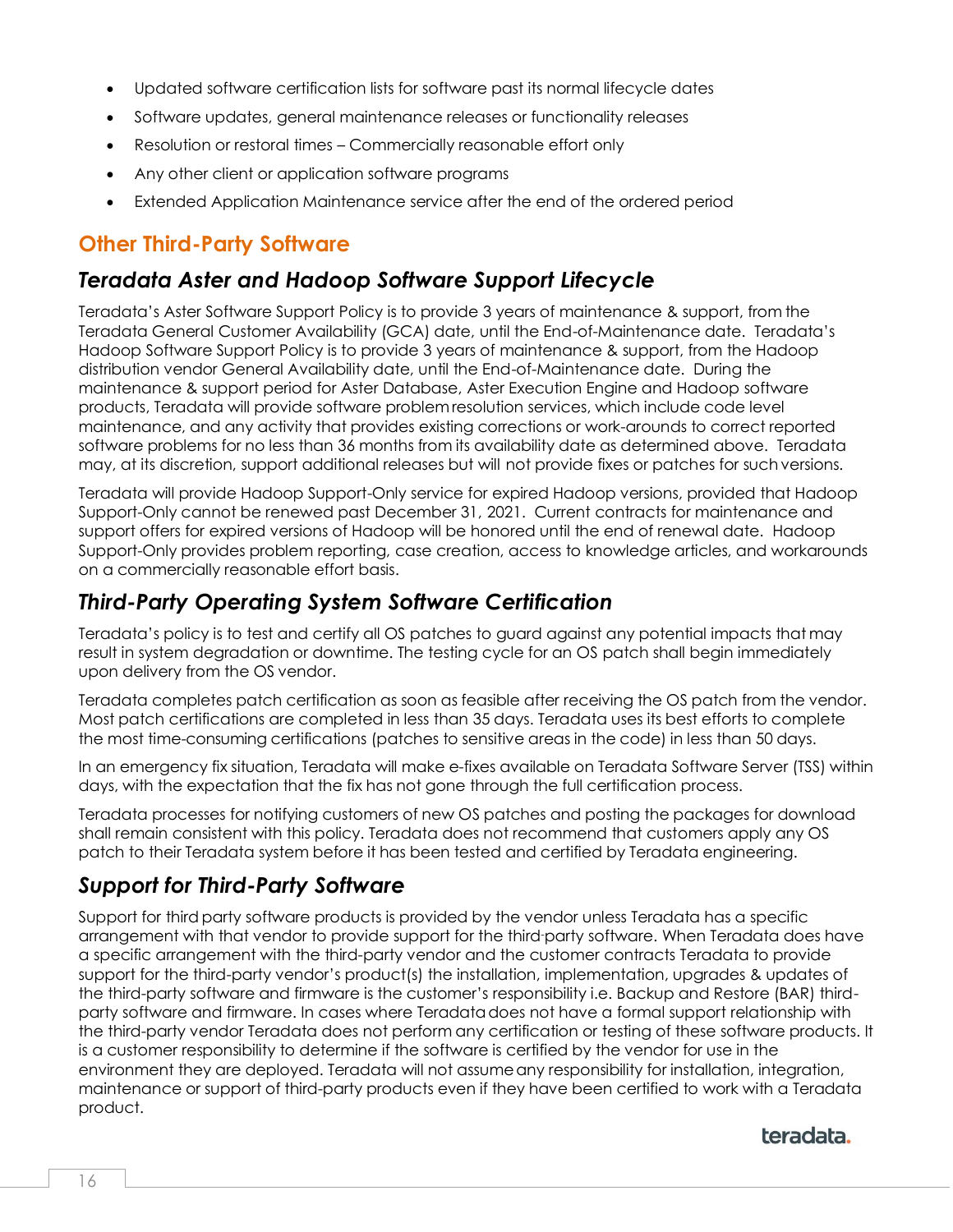In most cases, Teradata will agree with the customer installation and use of third-party software unless Teradata has previously identified a compatibility problem. If Teradata identifies a third-party product to be adversely impacting performance, compatibility or functionality, Teradata will recommend this product be immediately disabled or removed and to contact the third-party vendor for support. If Customer is unable to comply with the Teradata recommendation, such refusal could negatively impact the level ofsupport which Teradata provides and possibly nullify the Customers support agreement with Teradata.

As Teradata learns of issues with third party products, Teradata documents such issues and makes them available for customer viewing via Teradata Support. Any problem diagnosis and/or resolution caused by third party products will be considered "out of scope" with respect to the Customers service agreement.

# <span id="page-16-0"></span>*SAS Software*

SAS is responsible for the installation of server and client-based SAS software. Teradata is responsible for installation (and upgrade) of node resident SAS EP in accordance with the general rules and policies of the optional Teradata Software Implementation Service (SWI).

<span id="page-16-1"></span>Upon completion of SAS EP installation, SAS is responsible for configuration, bring-up and tuning of the overall solution. Once operational, SAS EP product support is the responsibility of SAS.

# <span id="page-16-2"></span>**Global Support Problem Resolution**

### <span id="page-16-3"></span>*Hardware Problem Resolution*

Problem resolution for hardware is achieved when the equipment is returned to a ready-to-run state. Implementing a Field Retrofit Order (FRO), a resolution (Fix) to a reported problem or other remedial maintenance will not alter the original Case Severity.

If the problem resolution or an FRO requires the system to be inoperable, the problem resolution or FRO is governed by the *original* case Severity or FRO classification.

Therefore, in certain situations, where the resolution to a Severity 2 or Severity 3 case or an FRO implementation require system downtime Customer will experience system unavailability without having a Severity 1 case. Those outages would only be worked only during business hours (or at an additional cost if requested to be performed out of hours).

### <span id="page-16-4"></span>*Software Problem Resolution*

Software problem resolution consists of: 1) guidance in locating (via Teradata Support) solutions to known problems, information to resolve procedural problems and answers to frequently asked questions, 2) recommendations to upgrade if solution is available in a later software release, 3) providing a temporary workaround procedure to circumvent a problem until an e-fix/ code-level change is provided, or 4) providing an e-fix/code-level change that resolves the reported problem. E-fix/code-level changes will only be provided for supported releases of Database, Tools and Utilities/Client Software at Teradata's discretion.

<span id="page-16-5"></span>Teradata software problem resolution does not include: (i) installation, (ii) step-by-stepinstallation consultation, (iii) testing of Customer installed patches and maintenance releases, or (iv) recovery of the product or system after a failed installation performed by Customer.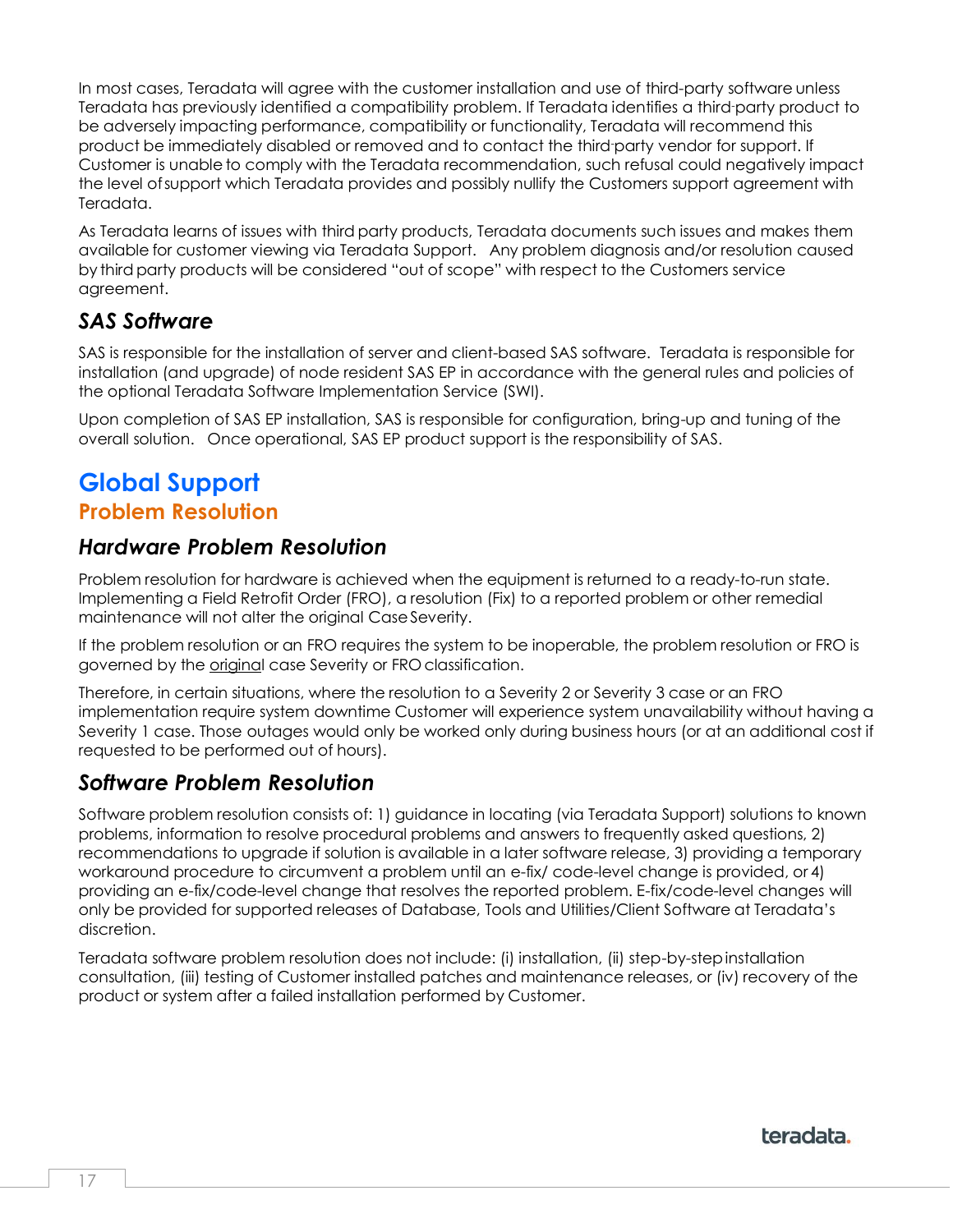# **Escalation Guidelines**

Teradata support processes include escalation, notification and resolution guidelines. These triggers are invoked based upon the severity of the case and impact to product performance. The guidelines are as follows:

|                                                    | <b>Severity 1</b>                                                                                                                                                                  | <b>Severity 2</b>                                                                                                                                                                                                | <b>Severity 3</b>                                                                                                                                               | <b>Severity 4</b>                                                                                    | <b>Severity 5</b>                                                                                   |
|----------------------------------------------------|------------------------------------------------------------------------------------------------------------------------------------------------------------------------------------|------------------------------------------------------------------------------------------------------------------------------------------------------------------------------------------------------------------|-----------------------------------------------------------------------------------------------------------------------------------------------------------------|------------------------------------------------------------------------------------------------------|-----------------------------------------------------------------------------------------------------|
| <b>Definition</b>                                  | Mission critical<br>system is down,<br>corrupted, or<br>so severely<br>degraded that<br>it is unusable<br>and requires<br>immediate<br>attention to<br>return system to<br>service | Production<br>System is up<br>and<br>operational,<br>but problem<br>has a severe,<br>on-going daily<br>impact to<br>business which<br>requires<br>immediate<br>engagement<br>and urgent<br>resolution<br>efforts | Problem has<br>medium<br>impact to<br>business;<br>resolution<br>efforts can<br>occur over the<br>next several<br>days<br>(or Severity 1<br>Down Root<br>Cause) | Problem has<br>low impact to<br>operations;<br>additional<br>research or<br>information is<br>needed | Problem<br>resolution is<br>deferred or to<br>be planned<br>mutually by<br>Teradata and<br>customer |
| <b>Resources</b>                                   | Immediate<br>Levels 1-3<br>Engagement                                                                                                                                              | Immediate<br>Level 2 (or<br>3) Engagement                                                                                                                                                                        | Level 1 & Level<br>2 w/in 2 days                                                                                                                                | Level 1 &<br>Level 2 w/in 5<br>days                                                                  | As needed                                                                                           |
| <b>Work Effort</b>                                 | Around-the-<br>Clock*                                                                                                                                                              | Dedicated and<br>Continuous<br>Efforts**                                                                                                                                                                         | Managed<br>Efforts during<br><b>Center Hours</b><br>(aligned to<br>customer work<br>hours)                                                                      | Practical<br>Effort<br>during Center<br>Hours                                                        | <b>Planned Effort</b>                                                                               |
| Customer<br>Updates***                             | Hourly or as<br>Agreed                                                                                                                                                             | Every 6 Hours or<br>as Agreed                                                                                                                                                                                    | Daily or as<br>Agreed                                                                                                                                           | Every 5 Days<br>or as Agreed                                                                         | As appropriate<br>to Plan                                                                           |
| <b>Bridge Call</b>                                 | Yes                                                                                                                                                                                | No, or upon<br>request with<br>Assigned<br>Service<br>Manager                                                                                                                                                    | <b>No</b>                                                                                                                                                       | <b>No</b>                                                                                            | <b>No</b>                                                                                           |
| <b>Escalation to</b><br>Level 3                    | Immediate                                                                                                                                                                          | No later than<br>12 Hours                                                                                                                                                                                        | No later than 3<br>Days                                                                                                                                         | No later than<br>7 days                                                                              | As needed                                                                                           |
| <b>Closed Loop</b><br>Corrective<br><b>Actions</b> | Yes (Teradata<br><b>Success</b><br>Services Only)                                                                                                                                  | <b>No</b>                                                                                                                                                                                                        | <b>No</b>                                                                                                                                                       | <b>No</b>                                                                                            | No                                                                                                  |

\* Efforts as S1 will continue as long as meaningful progress can be made; Customer and system must also be available and engaged

\*\* Efforts as S2 will continue as long as meaningful progress can be made; If customer needed for further progress, customer/system must be available

\*\*\* Indicates Service Days (days customer has contracted for service)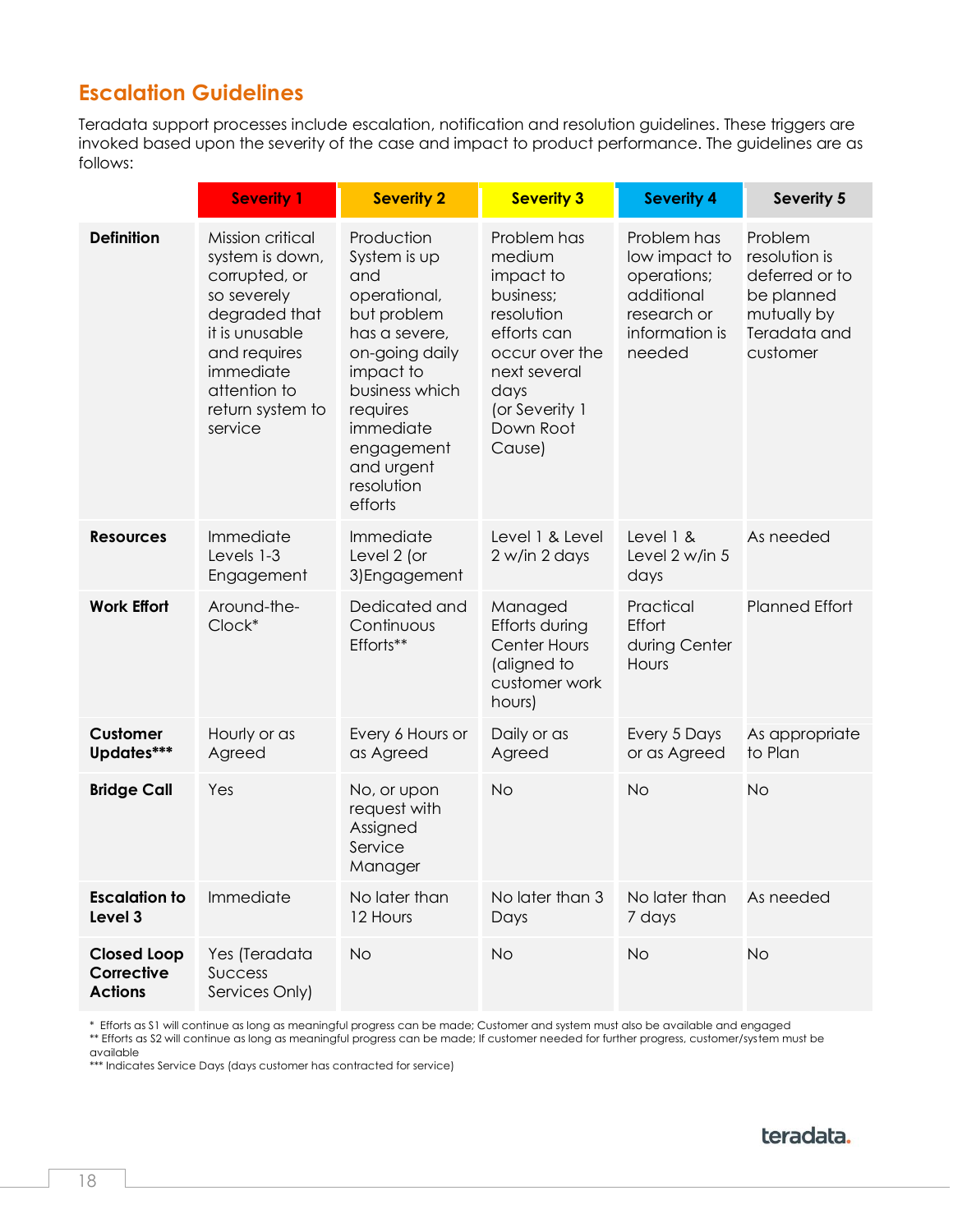# <span id="page-18-0"></span>*Communicating Status on Escalations*

All Severity 1 cases are immediately escalated to the Shift Leader and any assigned Teradata customer service representative(s), status of these problems will be provided to Customer hourly via a conference call bridge. For Severity 2 and Severity 3 cases Customer can check the status by using Teradata Support and selecting the appropriate View a Case option that meets Customer needs. Customer can also request to automatically receive an email update notice for any case.

# <span id="page-18-1"></span>*Escalation for Outages Beyond Approved Change Control Plans*

For change controls that run beyond the scheduled outage on Production systems, Teradata will immediately declare a Severity 1 case and manage as such until full system operation is restored. Once the system is restored, Teradata will review the case with Customer for the purpose of identifying ways to prevent a recurrence.

### <span id="page-18-2"></span>**Case Management**

When Customer creates a Severity 1 case, Teradata will immediately do everything possible to bring Customer system to an operational state. In order to address Severity1 cases effectively, Teradata requires that Customer provide immediate, unrestricted access to the system and make the appropriate personnel on Customer staff available to assist in resolution. Otherwise, Teradata will reclassify the case severity to a Severity 2 status.

Once a remote Teradata begins support for a Severity1 call, they will continue to address the problem uninterrupted and will assist Teradata on-site support personnel if a dispatch is deemed necessary. At Teradata's discretion, a Teradata representative may be interrupted and possibly reassigned if working on Severity 2 or Severity 3 cases.

# <span id="page-18-3"></span>*Case Closure*

Upon providing a solution to a Case, Teradata will request Customer agreement that the case be closed. In those situations where the customer is actively engaged with Teradata when the solution is provided, and the Customer concurs that the solution solves the problem and/or answers the question, Teradata will close the case.

If the Customer is not directly engaged at the time the solution is provided (e.g. the customer is informed of the solution via Teradata Support or an e-mail), Teradata will provide Customer the opportunity to agree to close the case. In the event Customer has not closed an incent within 14 days from receipt of the email request from Teradata, and Customer has not advised Teradata that such a case was not cured, Teradata will close the case as "transferred to Customer." These cases will be visible in Teradata Support as "Transferred to Customer" for a two-year period.

Teradata will also close a case in those situations where Customer has not provided the information required for Teradata to properly diagnose and resolve the problem. If, after a reasonable period of time (determined based on the Severity of the case), Teradata does not receive the requested information, Teradata will close the case as "cancelled by customer". Customers will be given 7 days to respond to a request for a Severity 3 case and 14 days to respond to a request for a Severity 4 case.

A solution to a case is defined as follows:

Software case:

- Consultation provided and resolved the issue and/or answered the question
- A viable workaround is available and is deemed a permanent fix
- Software fix is required and there is a GCA version available
- Request for Change is required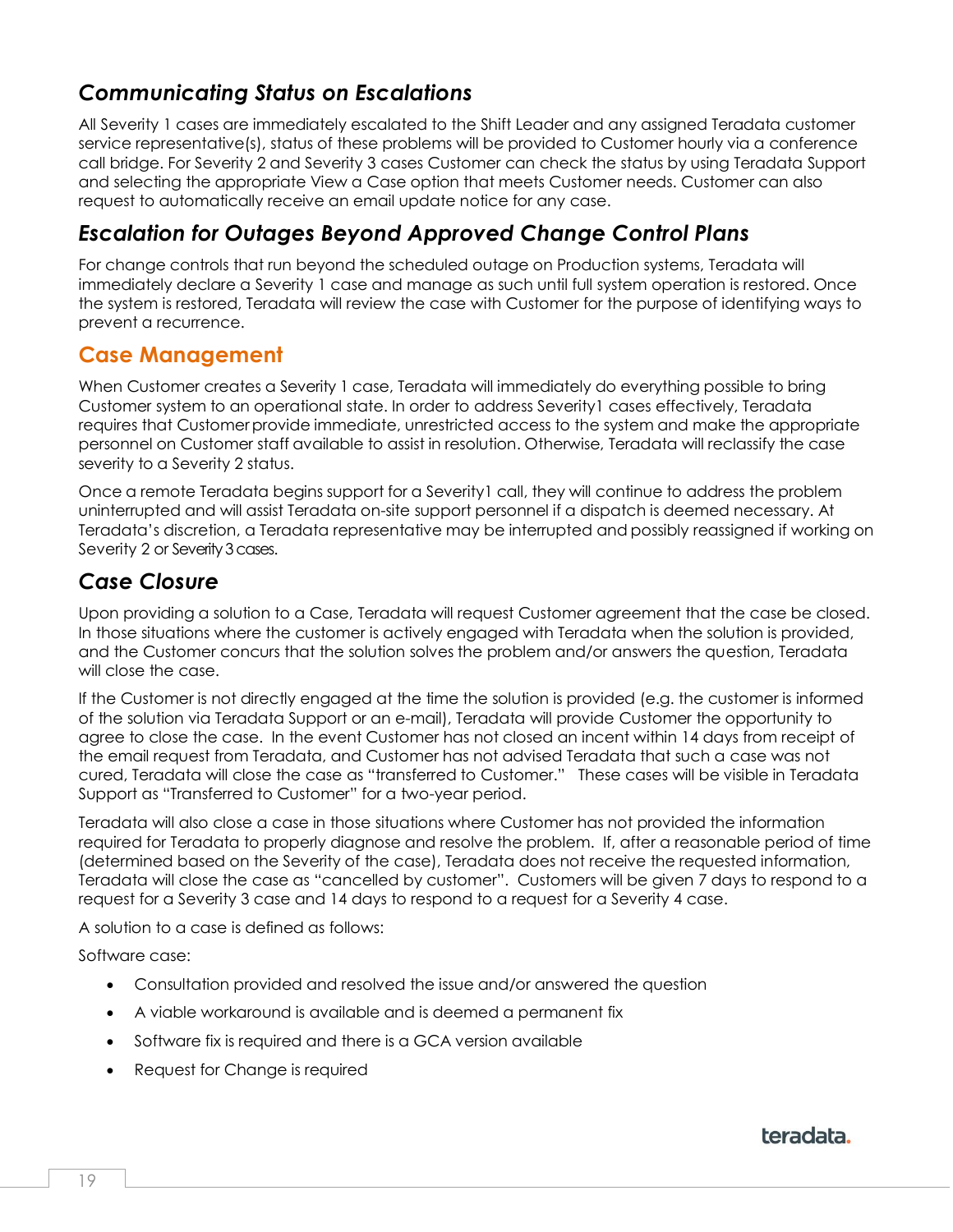Hardware case:

- The needed configuration change is completed
- The hardware repair/part replacement is completed/installed

### <span id="page-19-0"></span>**Change Control Requests**

Teradata requires notification by Customer no less than 28 days prior to a change to develop a change control plan.

# <span id="page-19-1"></span>**Customer Responsibilities**

Customers are responsible for meeting certain obligations to enable Teradata to provide service. If the obligations listed below are not met, Teradata may do thefollowing:

- Charge time and materials for additional, out of scope, or on-site work
- Reclassify the case severity
- Not perform services

#### <span id="page-19-2"></span>**Site Preparation**

Customer is responsible for preparing (prior to the delivery of products to be used or serviced), maintaining, and/or updating as necessary, Customer site in accordance with the Teradata and/or thirdparty manufacturer specifications and for providing safe and adequate working conditions for Teradata's maintenance personnel including clean commercial power, appropriate utility service, local telephone extensions and modems, and connectivity for Diagnostic Tools.

#### <span id="page-19-3"></span>*Remote Connectivity*

*ServiceConnect™ and ServiceLinkTM*

Teradata's standard remote connectivity solution is ServiceConnect. Unless otherwise stated, Customer must allow Teradata ServiceConnect remote connectivity between Customer's system and Teradata Support to enable remote support and other remote Services.

For some products with Software Only Support, Customer may utilize Teradata ServiceLink remote connectivity between Customer's system and Teradata Support to enable remote support and other remote Services.

For support of some products, with written Teradata approval and subject to additional fees, Customer may provide a token free, high-speed business-to-business virtual private network connection between Customer system and Teradata Support. A high-speed connection must have a minimum speed of 128 kilobytes per second and should not require an exclusive SSL tunneling connection. If token access is a security requirement for remote connectivity in Customer environment, Teradata will charge additional fees if required to manage the tokens for Customer.

For support of certain Hadoop software products with Software Only Support running on non-Teradata hardware, Teradata ServiceConnect or Teradata ServiceLink remote connectivity are not required. At a minimum, Customer must allow WebEx or Secure Shell (SSH) type connections as requested by Teradata for support of these Products.

Customer must provide any login and passwords required to access the system remotely upon request from Teradata Support. Should Customer to refuse the installation or, at any time, not allow full utilization of a ServiceConnect, ServiceLink or a high- speed business-to-business connection, the price for delivering contracted services will be increased.

For integrated Teradata hardware and software platforms, in the event Customer does not allow Teradata ServiceConnect or Teradata ServiceLink remote connectivity when required for support, Customer will be subject to the greater of an annual fee of 2% of Customer's total net Product purchase

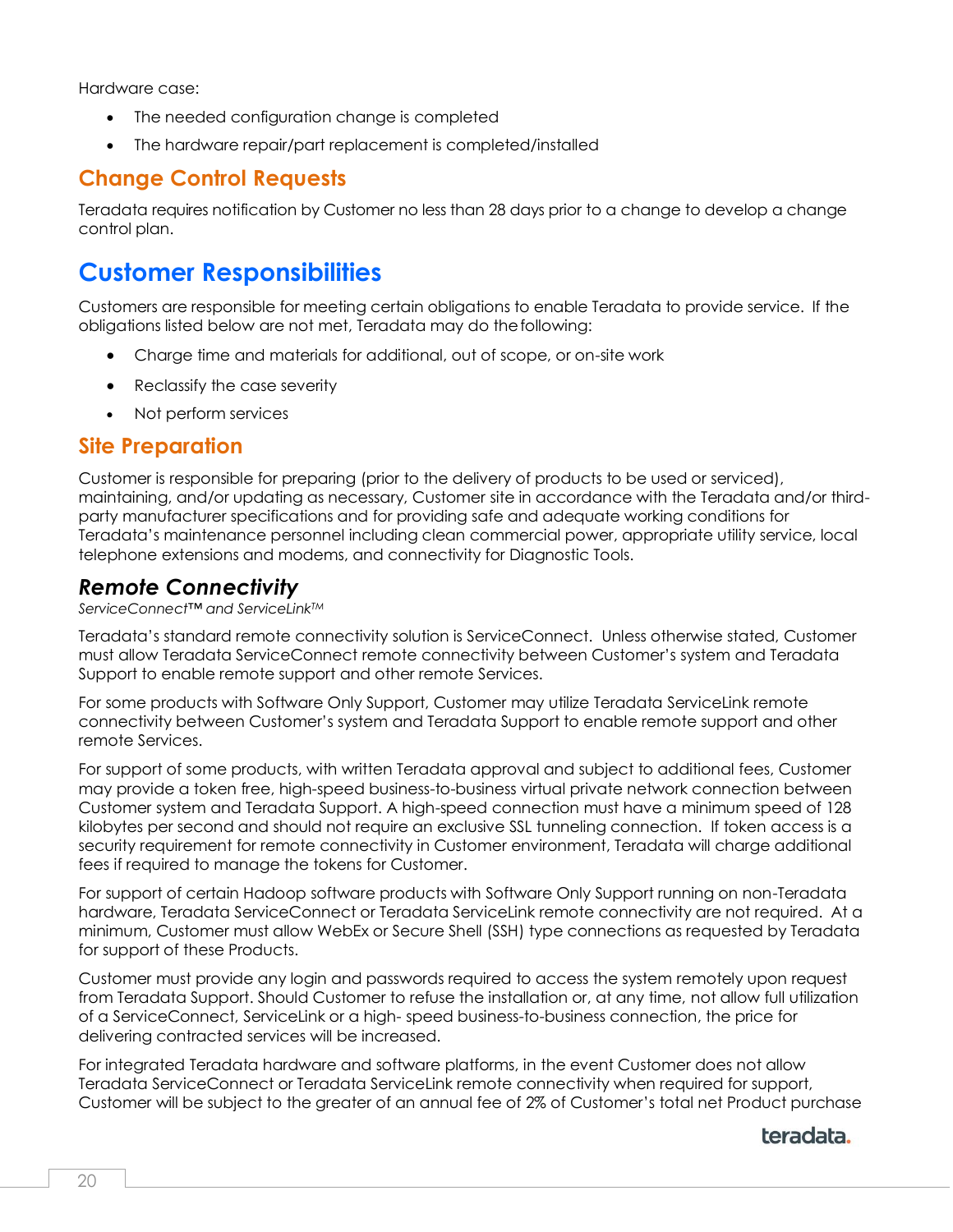price, including any subsequent Product purchases which are maintained by Teradata, or \$50,000, in addition to the annual Support fees. For Teradata Software-Only (e.g. TD\_VMware or Do-It-Yourself Cloud), in the event Customer does not allow Teradata ServiceConnect or Teradata ServiceLink remote connectivity when required for support, Customer will be subject to the greater of an annual fee of 2% of Customer's total net Software purchase price, including any subsequent Software Product purchases which are maintained by Teradata, or \$25,000 (whichever is greater in addition to the annual Support fees.

In the event Customer does not allow remote connectivity when required for Optional Services, such as Vantage Limited Upgrade and Teradata Success Services, Customer will be subject to additional support fees, including travel expenses for onsite services.

If Teradata Vital Infrastructure (TVI) is not fully enabled, Customer is responsible for notifying Teradata of all faults and alerts within 24 hours using Teradata Support and providing all event log information.

### <span id="page-20-0"></span>*Product Moves, Adds, or Reinstatements*

#### *Moves, Adds, or Reinstatements*

Customer will notify Teradata in writing at least 30 days before product is moved, added, or removed from service, or if Customer wishes to change the contracted hours of coverage. The notification must include the new location (with complete street address, city, state and zip/postal code, and new location number) andthe effective date of the change. If Customer does not provide the required notice, Teradata retains the right to invoice Customer for Additional Services (as detailed below) resulting from any delays caused by such (including, for example, Teradata's technician being dispatched to a wrong location).

For products previously covered under a maintenance & support order to be reinstated under a new maintenance & support order, regardless of service level or options selected, all lapsed maintenance & support fees and any applicable re-certification fees must be paid in full prior to products to be accepted for coverage. Equipment that has not been subject to Teradata warranty or that has not been maintained by Teradata for more than 90 days are subject to re-certification by Teradata for coverage under a maintenance & support order.

### <span id="page-20-1"></span>**Operations**

Customer is responsible for all operations related to systems including (i) obtaining appropriate training on their operations , (ii) assuring that all installations, upgrades, and corrections to a problem havebeen performed in conformance to Teradata's specifications, (iii) providing back-up and restore systems, processes and services for restoration of the system upon a failure, (iv) restoring data, data connections and application software after Teradata performs services, (v) safeguarding all software data and removable storage at regularly scheduled intervals and prior to Teradata performing any services; (vi) any testing, (vii) promptly installing Teradata-supplied corrections to reported problems, and (viii) addressing any system performance problems.

Customer must operate the products in accordance with Teradata documentation. Customer shall not make, or have made, any corrections, repairs, or alterations to, or perform or have performed any maintenance on, the products except as performed or approved by Teradata.

Customer is responsible for accessing Teradata Support to check the status of change controls and cases. Customers must 1) assign a reasonable number of trained personnel to act as support contacts to interface with Teradata's Customer Services group, 2) check Teradata Support for support and Product discontinuation notices and, 3) identify any target software and/or firmware patches and releases (other than those recommended by Teradata as part of a problem resolution) to be installed.

# <span id="page-20-2"></span>**Monitoring Tools**

Customer must allow Teradata to install and run Monitoring and Diagnostic Tools/Agents. These tools collect and notify Teradata of system data to aid in problem resolution, change control, and the analysis and reporting of system usage, as well as to detect system faults. The system usage data will not include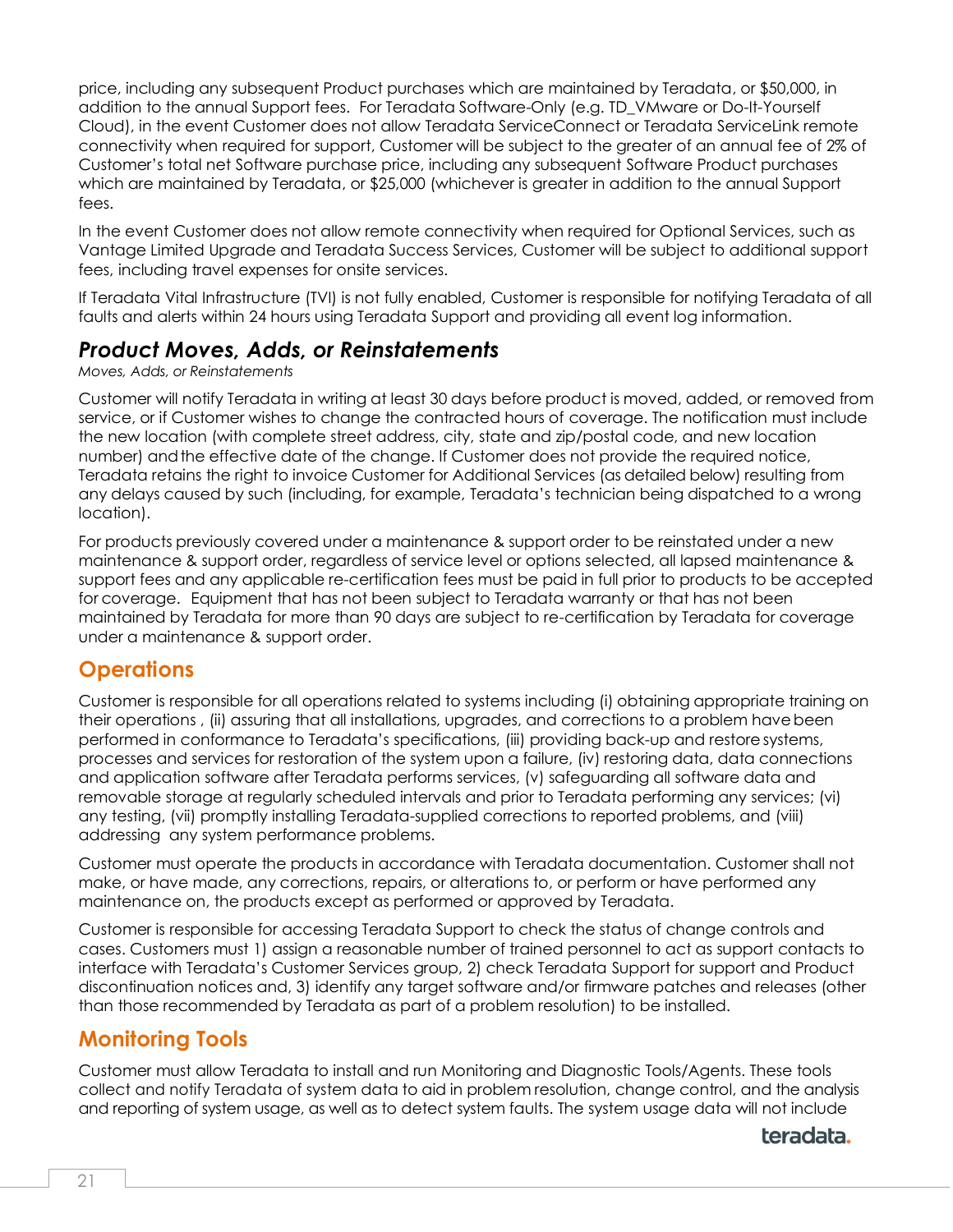Customer data.

If a monitoring service is purchased from the [Teradata Success Services](#page-23-0) portfolio, Customer must allow Teradata to deploy Service Operations Reporting (SOR) and Teradata Operations Management (TOM) agents on one of the Teradata managed servers. These agents will capture alerts, events and database performance metrics so that they can be displayed to the Customer in the Teradata Operations Management portal.

# <span id="page-21-0"></span>**Teradata Support**

Customer must identify in writing and always make available two employees to be the Teradata Support primary and alternate administrators. Administrators are responsible for approving the addition and removal of Teradata Support. Users associated with their company and for all Teradata Support functions and viewing permissions associated with each of their company's Teradata Support Users.

### <span id="page-21-1"></span>*Initial Problem Resolution*

Customer must attempt to isolate and document problems and use Teradata Support to check for known corrections to a problem, track case statuses, to submit and update all Service cases and to determine the availability of corrections to a problem and new Software releases.

Customer shall provide Teradata's technical support staff with commercially reasonable cooperation, assistance, and complete and accurate information relevant to the problem to Teradata until problem resolution. Such Customer assistance may include logging into Customer's systems for diagnosis of problems, downloading and installation of software patches, retrieval and transfer of system logs/files, reinstallation of existing product and participation in tests for fixes.

# <span id="page-21-2"></span>**Optional Services**

#### <span id="page-21-3"></span>**Parts**

### <span id="page-21-4"></span>*On-Site Parts Service*

With On-Site Parts Service, Teradata Customer Support and Services will analyze Customer's specific parts needs, develop a customized plan, and manage onsite spare parts inventory. Teradata will continually adjust the plan to allow for lifecycle parts management (e.g. FROs, parts requiring regular replacement – such as disk drives, batteries, etc.). These on-site spares will be stocked at Customer location. Customer must store parts in a secure area and give Teradata personnel unrestricted access whenrequested. These parts will be in addition to Teradata's centralized stock of replacement parts. Failure to retain original packaging materials may result Customer being charged a restocking fee for the part(s) without such packaging. Teradata will periodically review the list of specific parts being stored at Customer's site. At Teradata's sole discretion, Teradata will determine whether to add or remove parts based on their criticality and need.

# <span id="page-21-5"></span>*Teradata Full Parts Replacement Service*

Teradata will be responsible for performing required remedial maintenance on all parts deemed Customer replaceable and replacing any necessary parts to return the equipment to a ready to run state. This service is performed according to the Severity 3 on-site response times as purchased with Premier Appliance Support.

### <span id="page-21-6"></span>**Disk Drive Retention**

<span id="page-21-7"></span>With Disk Drive Retention Service, any failed disk or solid-state drive(s) (drive types will be specifically identified in the maintenance &s order) will not be replaced on an exchange basis. Instead, upon replacement (by either Teradata or Customer) the replaced disk drive will become Customer property.

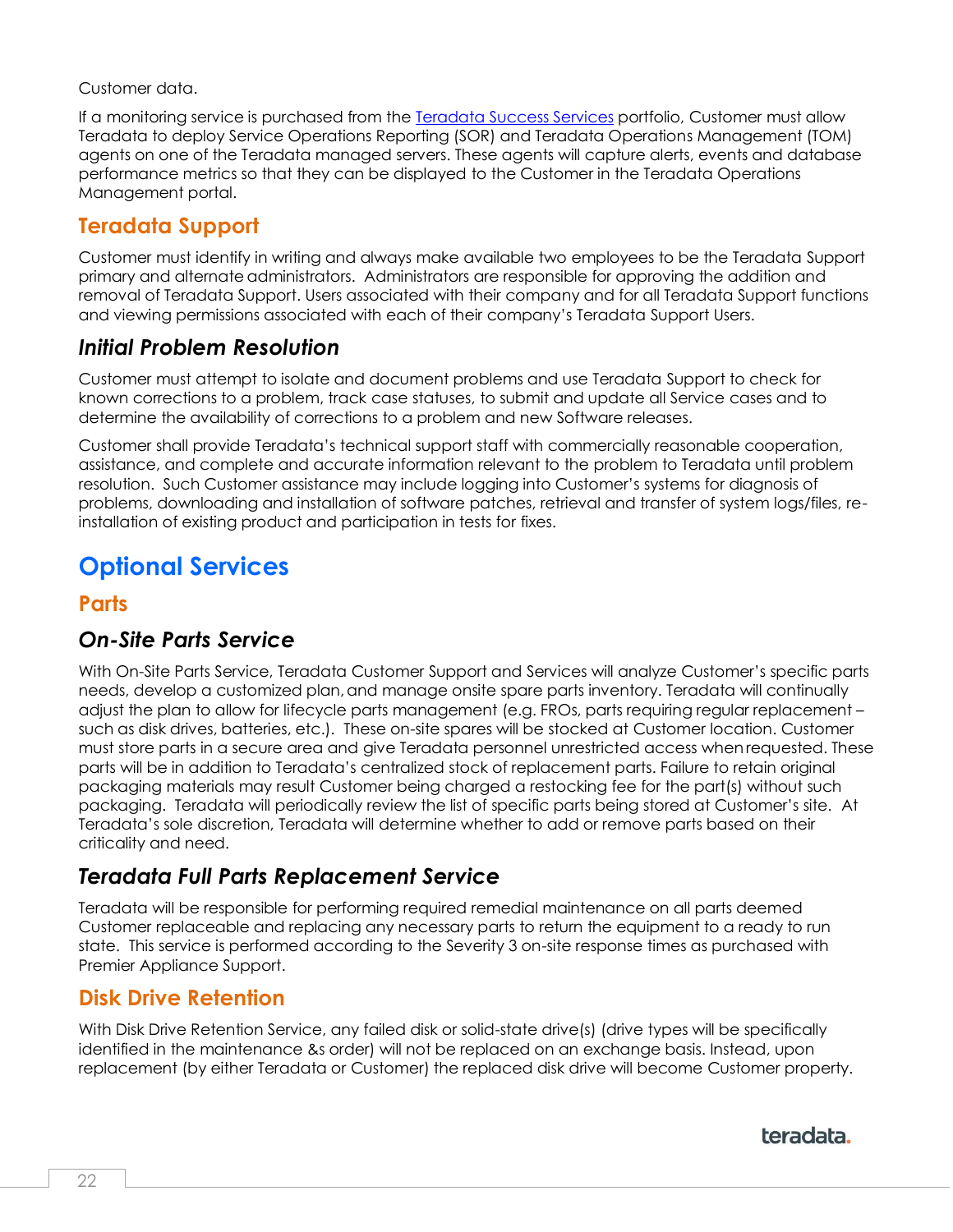# **Software Implementation**

### <span id="page-22-0"></span>*Vantage Limited Upgrade Service*

With Vantage Limited Upgrade Service, Teradata will provide remote upgrade/update of Teradata Database, Teradata Managed Application (e.g. Viewpoint), and OS software releases as covered by a relevant order for which Customer has a valid license. The installation shall take place during the Remote and On-Site Hours of Coverage that apply to Severity 1 cases. All implementations shall follow Teradata's then-current change control management and implementation process and are subject to any remote connectivity requirements. At Teradata's discretion, any operating system, firmware updates, or other software upgrades required to enable the implementation of a Database software change may be performed as part of the Upgrade Service.

- Vantage Limited Upgrade Service is only available to customers with no more than 2 Teradata platforms or exclusively with Do-It-Yourself Cloud platforms
- Not all Teradata software products are eligible for Teradata Upgrade service (e.g. Teradata Analytic Applications, Hadoop).
- Customer must provide Teradata at least 28 days advance notice of a change to allow Teradata to develop and approve the appropriate change control plan.
- Customer is responsible for identifying the specific target software release to be implemented.

Teradata Vantage Limited Upgrade Service is not available for Public Cloud unless Teradata ServiceConnect remote connectivity solution has been implemented and, in such case, it only applies for Maintenance and Patches/fixes.

The specific Vantage Limited Upgrade annuity service options are identified below:

| OnPremises &          | All Teradata Database (except Do-It-Yourself Public Cloud), Teradata      |
|-----------------------|---------------------------------------------------------------------------|
| <b>TD VMware</b>      | Managed Application, and OS software major (X) and minor (Y) upgrades,    |
|                       | and all maintenance (Z)/patch (n) releases and all necessary fixes (Efix) |
| Do-It-Yourself Public | All maintenance (Z)/patch (n) releases and all necessary fixes (Efix)     |
| Cloud                 |                                                                           |

# <span id="page-22-1"></span>*BAR Software Implementation Service (SWI)*

Teradata will provide remote implementation of BAR software releases covered by the relevant Order and for which the Customer has a valid license. BAR SWI does not include identifying a specific target software release to be implemented. The installation shall take place during the Remote and On-Site Hours of Coverage that apply to Severity 1 cases. All such implementations shall follow Teradata's thencurrent change control management and implementation process and are subject to any remote connectivity requirements. Any operating system, firmware updates or other software upgrades are outside of the scope of BAR SWI. Customer must provide Teradata at least 28 days advance notice of a change for Teradata to develop and approve the change control plan.

The specific SWI annuity service options are identified below.

<span id="page-22-2"></span>

| <b>BAR</b> | Teradata BAR Extension (Data Stream Architecture (DSA) / Tier Archived<br>Restore Architecture (TARA)) and the enterprise Backup and Recovery |
|------------|-----------------------------------------------------------------------------------------------------------------------------------------------|
|            | suite (NetBackup / NetVault) software and fixes                                                                                               |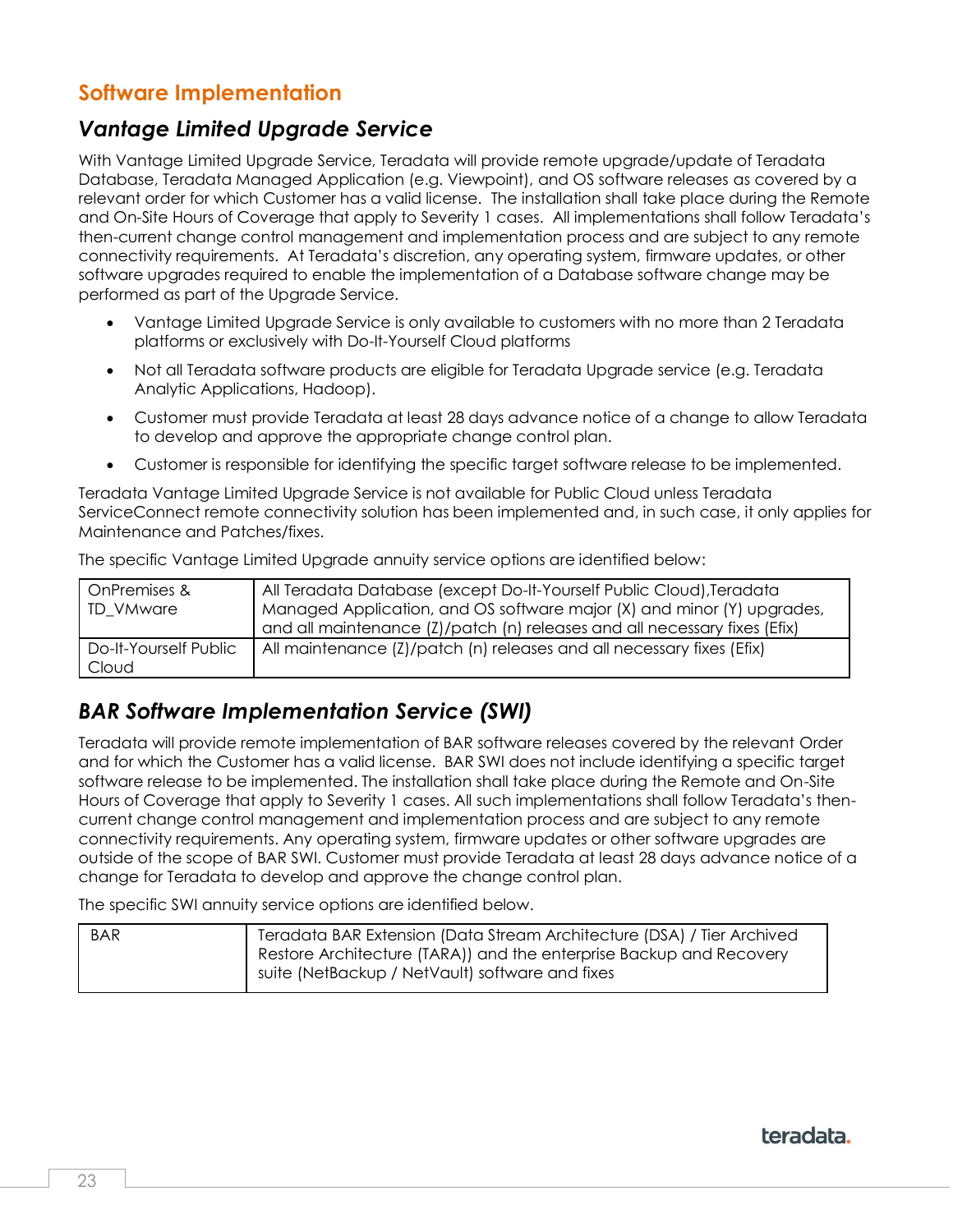# *Hadoop Appliance Software Implementation*

Teradata will provide personnel who will provide remote implementation of the "Teradata Appliance Hadoop Environment" to a Teradata certified release, Teradata Managed Application (e.g. Viewpoint), and Operating System software releases covered by the relevant Order and for which Customer has a valid license. Not all software products are eligible for Hadoop Appliance SWI service (e.g. Teradata Analytic Applications, Teradata Databases).

Hadoop Appliance SWI does not include identifying a specific target software release to be implemented. The installation shall take place during the Remote and On-Site Hours of Coverage that apply to Severity 1 cases. All such implementations shall follow Teradata's then-current change control management and implementation process and are subject to any remote connectivity requirements. At Teradata's discretion, any operating system, firmware updates or other software upgrades required to enable the implementation of a Hadoop software change may be performed as part of the Hadoop Appliance SWI service.

Customer must provide Teradata at least 28-days' notice of a change for Teradata to develop and approve the change control plan.

The specific Hadoop Appliance SWI annuity option is identified below.

| Hadoop Appliance<br>SWI | Certified Teradata Hadoop Appliance software minor (Y) upgrades, and<br>all maintenance (Z)/patch (n) releases and all necessary fixes (Efix).<br>Limited to 6 per annual. |
|-------------------------|----------------------------------------------------------------------------------------------------------------------------------------------------------------------------|
|                         | Teradata Managed Application, and OS software major (X) and minor<br>(Y) upgrades, and all maintenance (Z)/patch (n) releases and all<br>necessary fixes (Efix)            |
|                         | Excludes any Hadoop Majors (X), Security or Professional Services that<br>may be required as part of an upgrade                                                            |

### <span id="page-23-0"></span>**Teradata Success Services**

Teradata offers Teradata Success Services to provide Customers with the ability to choose the level of service needed to keep their analytic ecosystem up and running and maximize their technology investment. Teradata Success Services build upon Teradata Premier Support and range from foundational platform enablement services, to proactive operational services and management. Teradata Success Services are subject to any remote connectivity requirements.

Customers with a Teradata Success Services contract on one or more installed Teradata platforms are entitled to a Teradata Education Checkbook based of Teradata's then current Checkbook allowance. The Checkbook can be used solely toward Teradata University subscriptions, web-based courses, public virtual instructor-led classes, or Teradata Certification exam vouchers.

- The Checkbook follows the start and end date of the service level agreement and must be used during the current contracted period. Checkbook balances will not carry forward.
- Training Checkbook dollars do not roll over after the end of the applicable services period. Any unused dollars remaining at the end of the services period will be forfeited.
- <span id="page-23-1"></span>• Written notice cancelling or rescheduling of a confirmed training class must be received no less than10 business days or fewer before the training starts. Cancelling or rescheduling less than 10 business days will result in 100% debit of the training Checkbook or 100% payment of the agreed price, including any instructor travel expenses.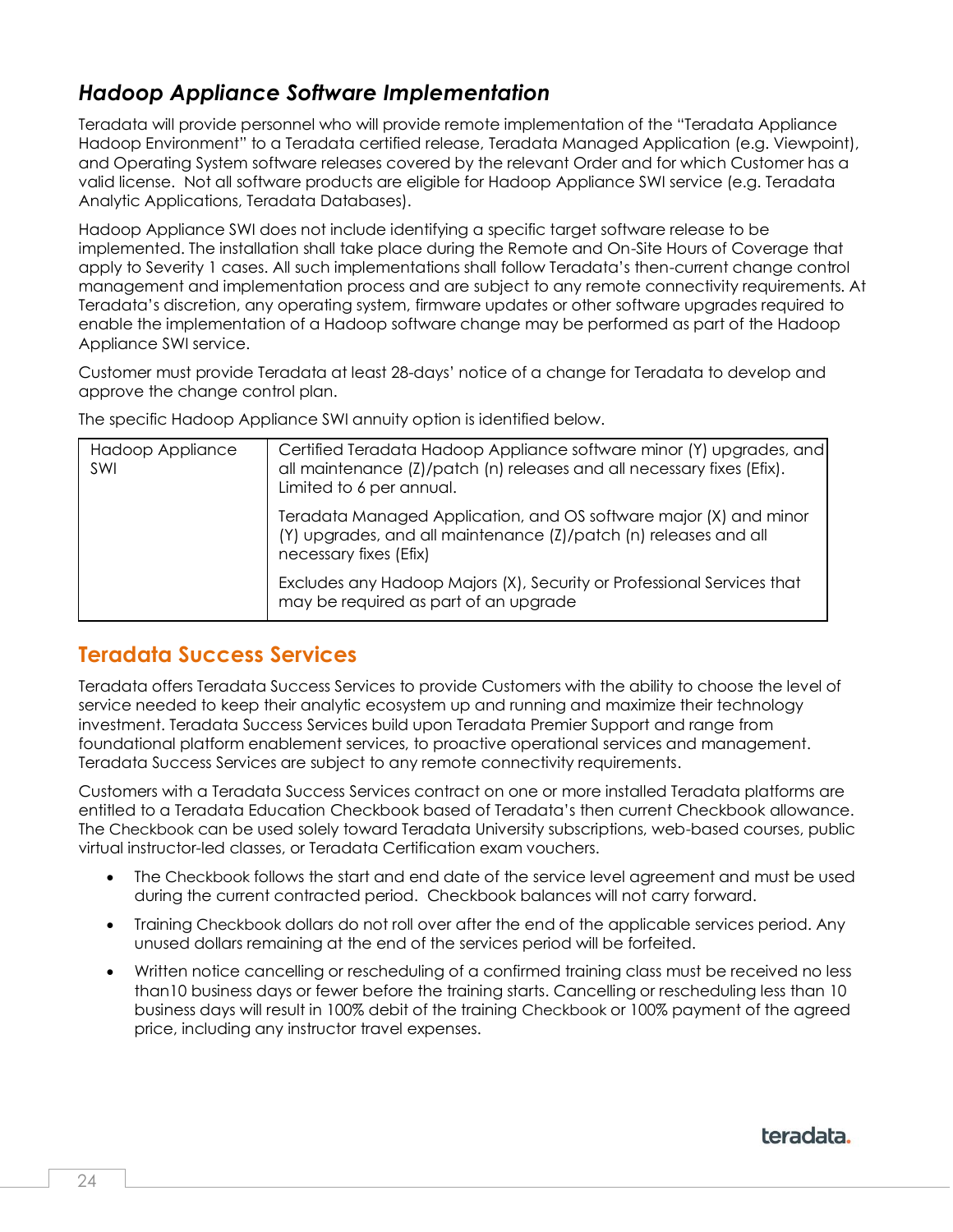# *Teradata Essential*

Teradata will deliver the following services as part of the Teradata Essential service for a Customer's platform. This service requires that the platform has Premier Support coverage and is only available for the Teradata database.

If a valid order for Essential is executed for the "Customer-Level" offering program, which entitles all of Customer's Teradata Database Platforms and associated Teradata supported BAR solutions to the Essential Offer, Customer must meet the following requirements to maintain eligibility to participate in the program: 1) Customer must have at least one Teradata platform on a current Teradata General Customer Availability (GCA) release; 2) Customer must have Essential coverage on all of its Teradata database platforms; and 3) After the initial year migration, Customer-Level pricing will only apply to platforms on General Customer Availability (GCA) release at the time of Support renewal.

#### **Assigned Service Management**

Teradata will identify technical resources that will be specifically assigned to provide Teradata Essential services to Customer.

The Customer Support Plan will identify the individual by name, identify the specific roles and accountability in delivering Services, and provide direct contact information.

For each Severity 1 problem, a Teradata Representative will conduct a "postmortem" analysis that includes a closed loop corrective action plan. The foregoing is only applicable to Teradata integrated hardware and software solutions provided by Teradata and does not apply to Public Cloud solutions. Teradata will also inform Customer of any changes in Product Support Policy permitted by and in accordance with this document, any Order, or the Agreement.

#### **Availability Management Reporting**

Teradata will make available to Customer, on a monthly basis via Teradata Support, a system availability report that documents the Teradata database system's planned and unplanned availability and includes statistics for system maintenance, change control, customer induced activities, and unplanned down time affecting availability.

If Customer does not have access to Teradata Support, an availability management report will be provided quarterly. Downtime, for the purposes of availability reporting, will commence when Teradata is informed by Customer either verbally or through automated tools that their system is down and will continue until the Teradata login is restored so that the Customer may begin the necessary steps to again use the system.

The system availability report does not include time for data restoration and/or validation. Availability reporting is not included when customer elects Monday through Friday, 8 a.m. to 5 p.m. on-site support Hours of Coverage. This report excludes BAR Product(s). Not available for systems with Premier Software Only, Public Cloud Support or Teradata solutions on non-Teradata supported hardware.

#### **Change Control Management**

With Customer's assistance and approval, Teradata will develop and document a written change control plan, following Teradata's then-current implementation management and processes outlining the implementation plan, test plan, back-out and recovery plan, and the responsibilities of both Customer and Teradata in implementing Field Retrofit Orders (FROs) and Teradata-installed Database and Operating System Software releases consisting of fixes and patches (n), maintenance release updates (Z), minor release updates (Y) and major release updates (X).

During such implementations, Teradata will provide Remote Support (or On-Site Support, at Teradata's discretion) throughout the implementation of the change control plan. This service does not apply to BAR software products, unless covered under the Essential "Customer-Level" program. This service only applies to maintenance and patch/fix releases for Premier Cloud Support platform products.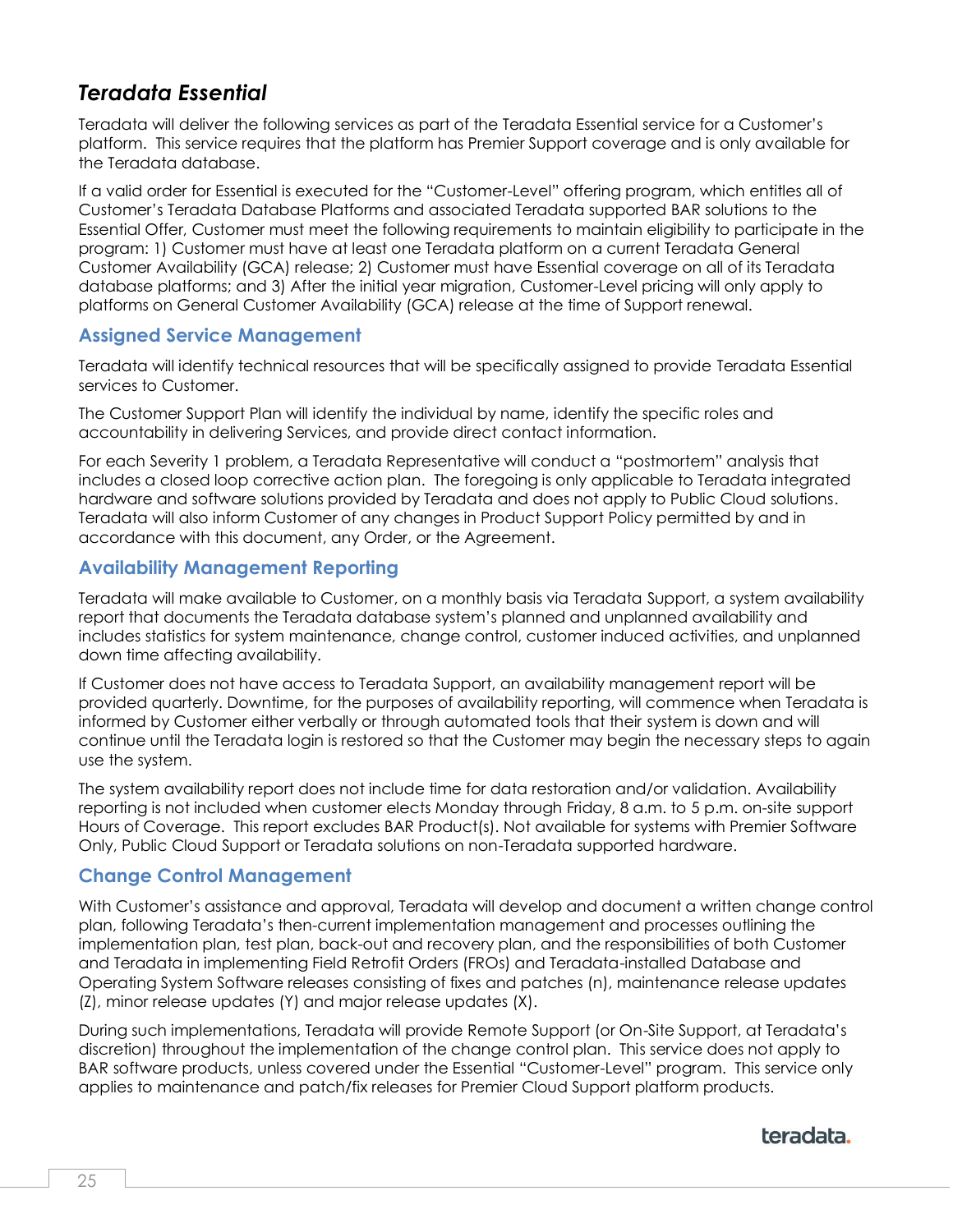All Change Control development is subject to the 28-day notification requirement and must be requested via the Teradata Support portal.

#### **Critical Patch Review**

On a weekly basis, for each certified release of a Teradata database, Teradata will review the technical alert and any corresponding patch information to determine its applicability to Customer's environment. If Teradata determines that the patch should be applied to Customer's system, Teradata will notify Customer that the patch is available and provide a recommendation as to when it should be installed.

#### **Customer Support Plan**

Teradata will document the detailed support processes through which on-going support will be delivered to Customer including both Customer's and Teradata's roles and responsibilities in those processes.

The support plan will be reviewed with Customer annually and updated as necessary by Teradata.

#### **Software Implementation**

Remote installation will be provided by Teradata for all available supported releases of Teradata software and operating system, and Teradata managed application (e.g. Viewpoint) software during the Remote and On-Site Support "Hours of Coverage" that apply to Severity 1 cases.

Teradata may, at its sole discretion, perform such installations on-site. On-Site installation of all releases by Teradata outside Customer's Severity 1 Remote or On-Site Support Hours of Coverage, or when installed On-Site at Customer's request when the change is remotely installable, is out-of-scope. This Service does not apply to BAR software products, unless covered under the Essential "Customer-Level" program. For Premier Public Cloud platform products, Software Implementation service only applies to maintenance releases and patches/fixes.

#### **Performance Data Collection Reporting (PDCR) Configuration**

PDCR (Performance Data Collection and Reporting) is a data collection application which provides data to support the understanding of database performance characteristics and workload utilization. Teradata will enable and configure the PDCR database and tool so that historic database and query performance can be captured allowing Customer to make optimal future workload, platform management, and consumption decisions.

Teradata will review and update PDCR on an annual basis. PDCR is Teradata version specific. Each time a major Teradata version update is released, PDCR must be updated. If at the time of the Teradata major release version upgrade, the customer has PDCR installed, Teradata will install and migrate Customer's PDCR data to the latest PDCR version. Essential services provide for one PDCR upgrade per year. These services will be performed remotely and may be performed offshore.

*Notes:* 

- *This service does not apply to Customer "altered" PDCR tools. Customer will be subject to additional fees if PDCR tools have been altered.*
- *Requires remote connectivity. At Teradata's discretion, this service may not be delivered due to certain remote and/or restricted access requirements by Customer that preclude delivery of the service.*

#### **Software Release Management**

On a quarterly basis, Teradata will review new certified Teradata maintenance release updates (Z) and fixes and patches (n), and if applicable to deployment, Teradata will recommend patches and releases that should be applied proactively to avoid possible failures.

For supported non-Teradata branded Software covered by an order for support, Teradata will review applicable security patches on a quarterly basis. Teradata will not make recommendations to customers for Microsoft Hotfixes or Service Packs until certified by Teradata Engineering.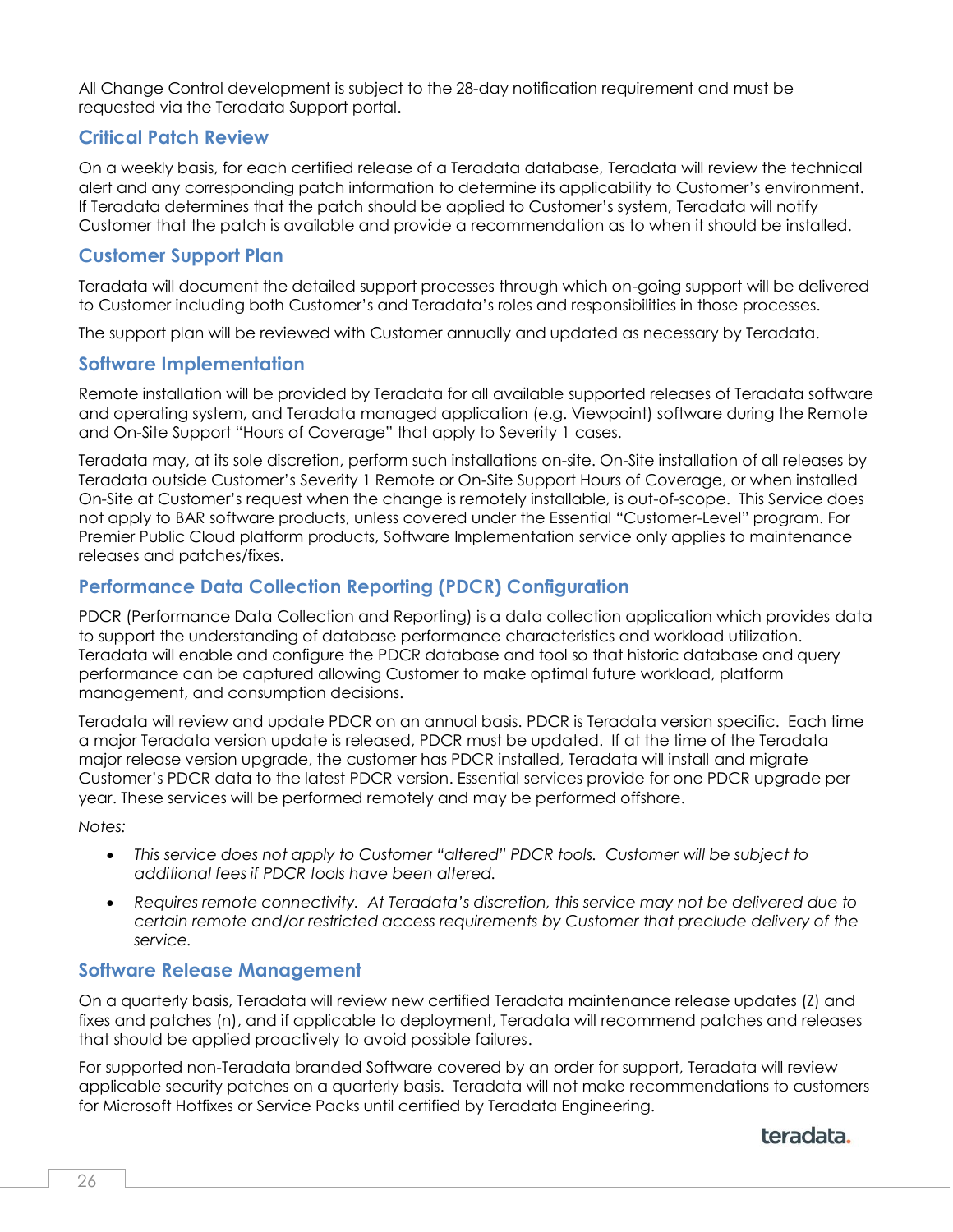#### **State of Health Reporting**

Teradata will provide access to a "Platform Health Check" report that is accessible on [https://support.teradata.com](https://support.teradata.com/) to identify potential errors or issues that need to be addressed. Platform Health Check findings and recommendations will also be reviewed during Operational reviews described below. This service does not apply to BAR software products.

#### **Support Performance Reporting**

Teradata will make available to Customer, monthly via Teradata Support, a service performance report that identifies the response and resolution time for each case submitted to a Teradata Service Center. The reports will provide statistics for all Teradata cases opened and closed during the reporting period, including the number of cases open at the start of the reporting period, the number opened during the reporting period, the number closed during the reporting period, and the number still open at the end of the reporting period.

Additionally, a summary disposition will be provided for each case closed during the reporting period, including the severity status of the call, average problem resolution times, and the percentage of case calls closed within the guidelines. Additional statistics will be included at Teradata's discretion.

If Customer does not have access to Teradata Support, a service performance report will be provided quarterly.

#### **Service Reviews**

For each contract year, Teradata will provide Customer the following support Reviews: one Operational review per quarter and one Executive review per year.

Operational reviews will, at a minimum, cover current service performance, review summary results from any "Platform Health Checks", review critical technical alerts, and discuss potential future changes to Customers environment.

The Executive review will, at a minimum, include a review of service performance statistics. The specific agenda, discussion points and the identity of participants from both Teradata and Customer will be as mutually agreed upon. These reviews will be conducted remotely, via telephone unless an on-site meeting is mutually agreeable.

#### **Teradata Viewpoint Setup and Review**

Teradata Viewpoint provides a web-based interface for managing and monitoring Teradata platforms. The service includes the following activities:

- Configure up to 3 Viewpoint shared pages and up to 25 alerts for the Customer based on best practices. This activity will be done only on systems covered under the Essential contract.
- Mentor up to 5 customer users so that they understand how to best utilize the Viewpoint configuration to monitor and manage their system(s).
- Conduct an annual review and audit of Customer's Viewpoint setup following, the initial activity, and adjust as needed.

#### *Notes:*

- *For Teradata to deliver this service offering, it is assumed that Customer already has an existing Viewpoint setup and the Teradata systems are connected to Viewpoint. Customer is responsible for any ongoing management of portlets, shared pages, monitoring of Viewpoint alerts, and any actions that need to be taken to ensure connectivity.*
- *Requires remote connectivity. At Teradata's discretion, this service may not be delivered due to certain remote and/or restricted access requirements by Customer that preclude delivery of the service.*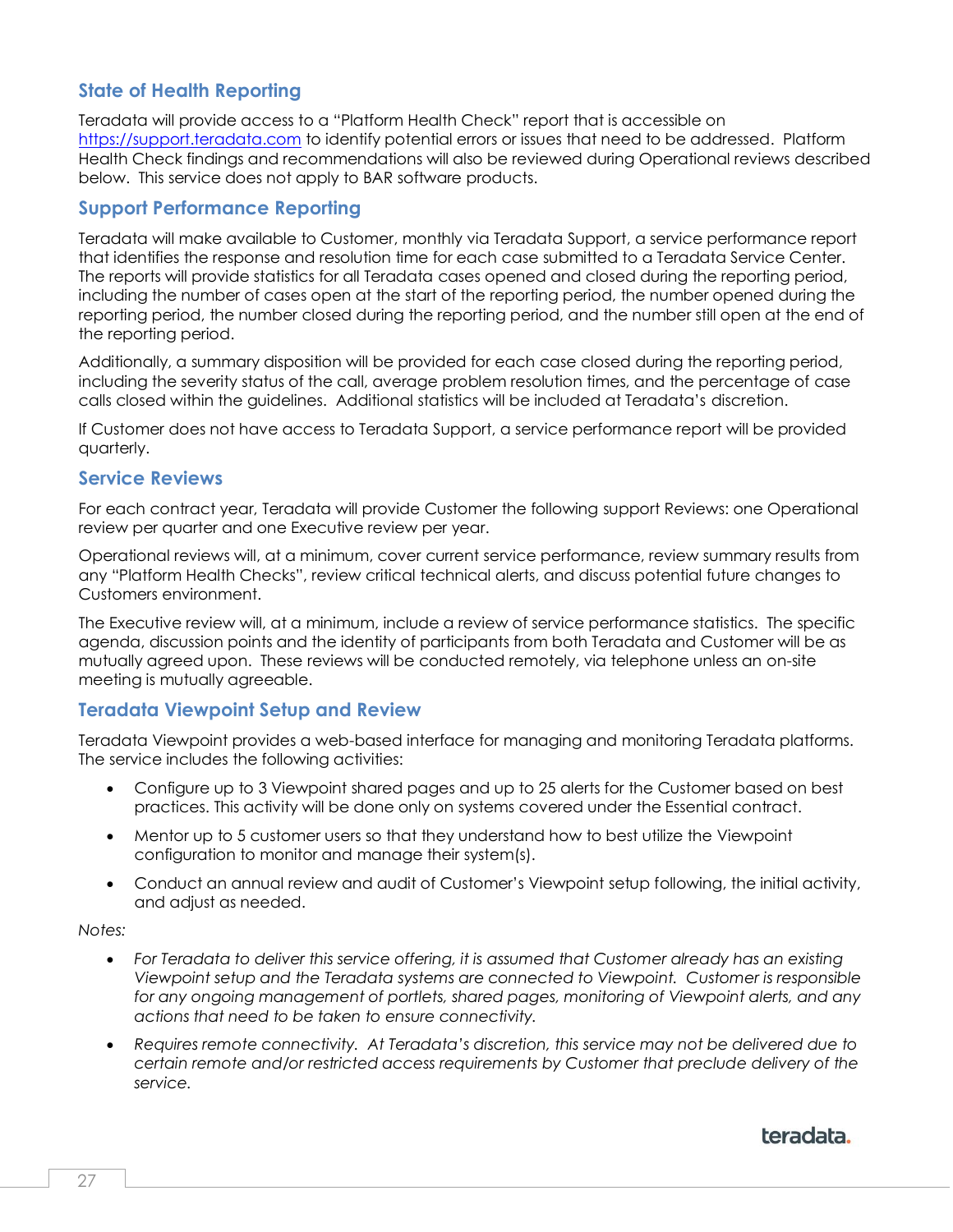# <span id="page-27-0"></span>*Teradata Performance*

In addition to the services included in Teradata Essential, Teradata will deliver the following additional Services as part of the Teradata Performance service for a Customer's platform. This service requires the platform has Premier Support coverage and is only available for the Teradata database.

#### **Basic Database Health Checks**

On a weekly basis, Teradata will perform database health checks based on best practices to ensure database availability.

#### **Database Monitoring**

Teradata will setup automated alerts and thresholds to monitor the database and platform for trends and report issues to customer as soon as they are discovered.

All alerts will be consumed and displayed in the Teradata Operations Management (TOM) portal, which is accessible via Teradata Support.

#### **Database Performance Reporting**

Teradata will make available to Customer, online database performance reports that show how the platform is running month over month. Reports show database performance in terms of CPU utilization, space growth, query performance and throughput. These reports are based on PDCR data and will be viewable through the TOM portal.

As part of this service, Teradata will report monthly:

- Collect and report monthly system usage statistics, performance and capacity data
- Report performance and capacity of the Teradata database environment
- Space usage trend reports by database
- Checktable, packdisk, and scandisk results
- Resource usage reports

#### **DBA Advisor On-Demand**

On an as-needed basis, not to exceed 16 hours per quarter, Customer will have access to Teradata database experts to address Teradata database questions. Customer may request to speak to a DBA, workload management or performance expert to enhance their knowledge and skills.

Customer cannot use the experts to perform any actual tasks or work on the system.

Hours do not roll over after the end of the applicable services period. Any unused hours remaining at the end of the quarter will be forfeited by the Customer.

All requests will be made through Teradata Support and is subject to the 48-hour local business day notification requirement.

Once a request is made, Teradata will schedule a remote meeting/call with the expert during Customer local business hours.

#### **Self-Service: Users, Objects & Space Management**

Teradata will make available to Customer access to the TOM self-service portal which will enable the customer DBAs to perform certain management functions for Teradata database objects, user and space.

To enable this functionality Teradata will deploy the TOM agent on a Teradata Managed Server (TMS) or any other services that the customer will provide within the customer environment. Customer will be required to provide appropriate network access to enable communication between the agent and portal.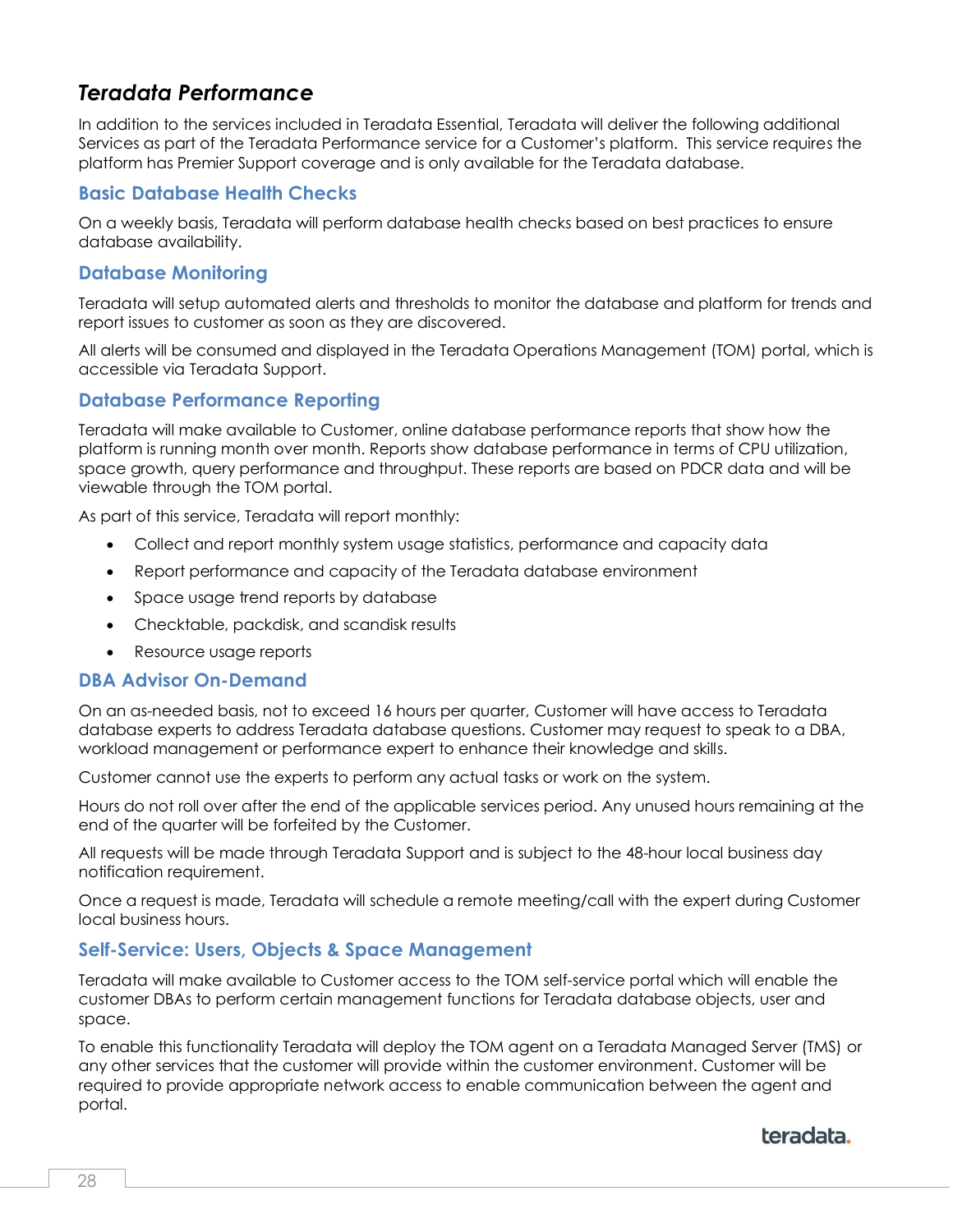# <span id="page-28-0"></span>*Teradata Optimize*

In addition to the services in Teradata Essential and Teradata Performance, Teradata will deliver the following services as part of the Teradata Optimize service for a Customer's platform. This service requires the platform has Premier Support coverage and is only available for the Teradata database.

All Teradata Optimize engagements begin with an initial transition phase. In this phase Teradata consultants work with the customer to accomplish the following:

Jointly validate Ecosystem Baseline Metrics, including, but not limited to, object counts, case and change metric counts.

Jointly agree upon support and escalation processes including but not limited to:

- Case and Problem Management
- Change Management
- Configuration and Release Management
- Service Requests and Work Orders
- Communication and Escalation Management
- Resource Management
- End User Support Requests

Jointly develop a Customer Optimization Plan to serve as a guide to the Teradata consultants in the delivery of the services. This plan will document the customer procedures and processes, the timing and frequency of the services to be provided, and the roles and responsibilities of all parties involved in the delivery of the defined services.

Perform knowledge transfer of the Customer's ecosystem which includes knowledge of existing development processes, operational processes, tools and technologies, business processes and application customizations etc.

Validate connectivity for remote resources to Customer's ecosystem

This transition period will serve to:

- Allow Teradata consultants to gain hands on knowledge and experience with Customer's specific Teradata Environment
- Provide Teradata consultants with an understanding of the Customer's infrastructure and support processes
- Introduce Customer personnel to Teradata consultants

Unless otherwise specified, services will be delivered remotely. Teradata lists a set of tasks under its responsibility which our consultants may perform during delivery of services. Customer and Teradata will exercise diligence to prioritize the required tasks to fit the agreed upon coverage hours and case/ticket volumes.

Teradata DBAs will utilize well-known best practices that have been refined over the years to make sure that the Customer's database is running optimally. Their findings, recommendations and best practices methodology will be shared with the customer so that changes may be implemented as necessary.

Customers can submit Optimize service tickets and/or changes through the Teradata Operations Management (TOM) Portal – available 24 hours a day, 7 days a week, 365 days a year. Teradata will respond to tickets during the chosen customer primary coverage window. If customers submit tickets outside their primary coverage window – that is, during their secondary coverage window – Teradata will investigate and resolve only S1 critical cases and respond to all other tickets the next business day.

If customers exceed the monthly limits for their primary coverage window, Teradata accommodates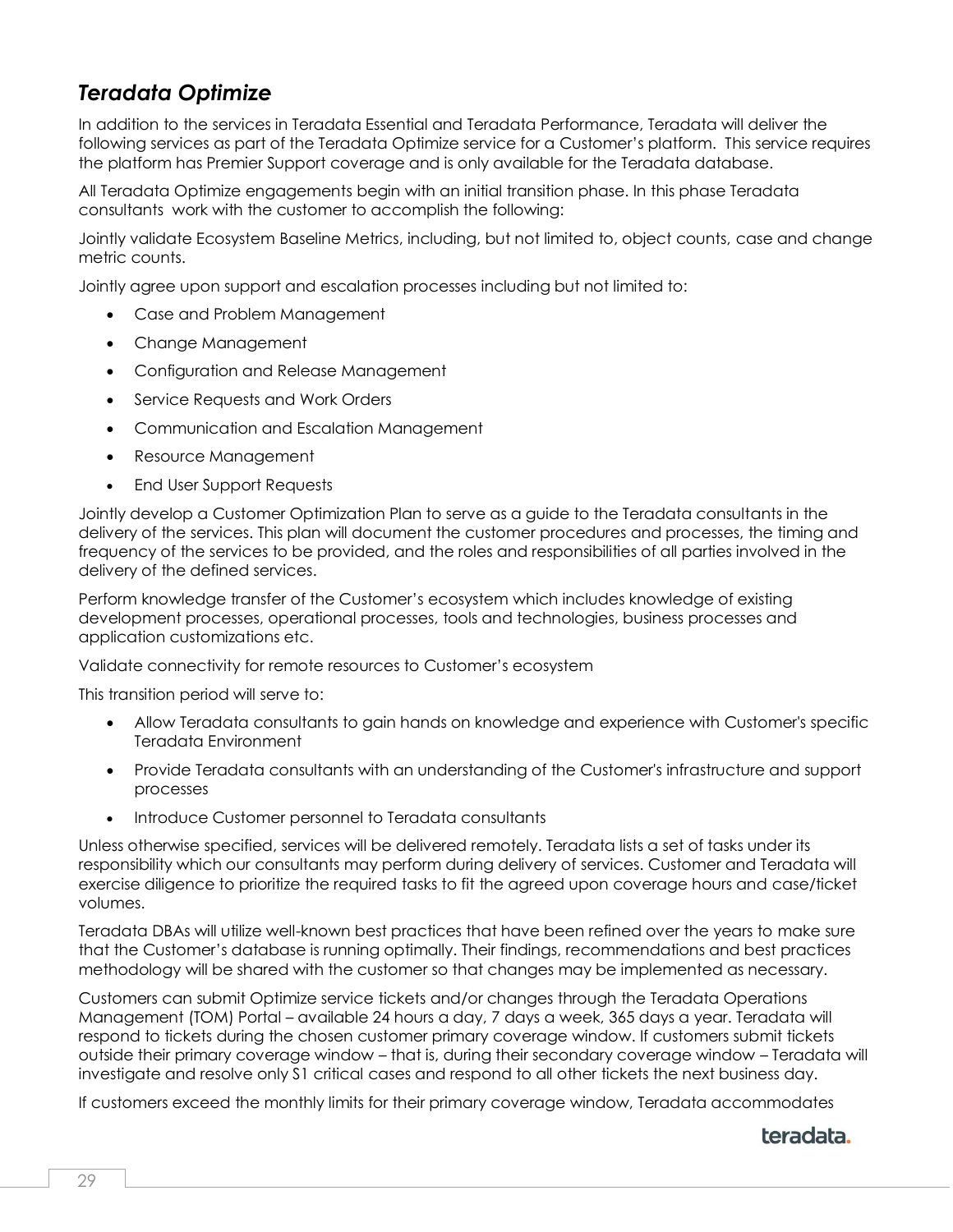excess tickets by up to 5% of the threshold and responds by severity. If tickets exceed the monthly limit more than two consecutive months, Teradata may suggest the customer use a different level of support.

| <b>Primary Coverage Window</b>               | Monthly Limits |                |  |
|----------------------------------------------|----------------|----------------|--|
|                                              | <b>Tickets</b> | <b>Changes</b> |  |
| 24-Hour Shift<br>Monday - Sunday (All hours) | 315            | 40             |  |
| 16-Hour Shift<br>Monday - Sunday             | 210            | 25             |  |
| 16-Hour Shift<br>Monday - Friday             | 130            | 20             |  |
| 12-Hour Shift<br>Monday – Friday             | 95             | 15             |  |
| 8-Hour Shift<br>Monday - Friday              | 65             | 10             |  |

As part of the ongoing Optimize services, Teradata will perform proactive and request based task related to the following functional areas

Teradata offers remote DBA Operations Support via the Optimize Success Service. This service is delivered with 5 primary coverage windows. During the primary coverage windows, all ticket severities will be worked, with priority given to the highest priority and production systems. During the secondary coverage window, defined as all hours outside of the primary coverage window, severity 1 tickets will be worked

For Teradata to provide support services it is required for Customer to provide operational baseline metrics, whenever possible.

| <b>Hours of Coverage and Response Times</b> |                                                                                                                         |                                                                                                               |  |
|---------------------------------------------|-------------------------------------------------------------------------------------------------------------------------|---------------------------------------------------------------------------------------------------------------|--|
| Option                                      | Remote Support Coverage                                                                                                 | Response Times                                                                                                |  |
| 24x7 Primary<br>Coverage<br>Window          | 24 hours a day, 7 days per week, for all<br>cases with priority given to the highest<br>priority and production systems | Primary Coverage Window: 30-minute<br>response for severity 1, 60-minute response<br>to all other severities  |  |
| 16x7 Primary<br>Coverage<br>Window          | 16 hours a day, 7 days per week, for all<br>cases with priority given to the highest<br>priority and production systems | Primary Coverage Window: 30-minute<br>response for severity 1, 60-minute response<br>for all other severities |  |
|                                             | Severity 1 only tickets will be worked outside<br>of the above window (Secondary<br>Coverage Window)                    | Secondary Coverage Window: 60-minute<br>response for severity 1 only                                          |  |
| 16x5 Primary<br>Coverage<br>Window          | 16 hours a day, 5 days per week, for all<br>cases with priority given to the highest<br>priority and production systems | Primary Coverage Window: 30-minute<br>response for severity 1, 60-minute response<br>for all other severities |  |
|                                             | Severity 1 only tickets will be worked outside<br>of the above window (Secondary<br>Coverage Window)                    | Secondary Coverage Window: 60-minute<br>response for severity 1 only                                          |  |
| 12x5 Primary<br>Coverage<br>Window          | 12 hours a day, 5 days per week, for all<br>cases with priority given to the highest<br>priority and production systems | Primary Coverage Window: 30-minute<br>response for severity 1, 60-minute response<br>for all other severities |  |
|                                             | Severity 1 only tickets will be worked outside<br>of the above window (Secondary<br>Coverage Window                     | Secondary Coverage Window: 60-minute<br>response for severity 1 only                                          |  |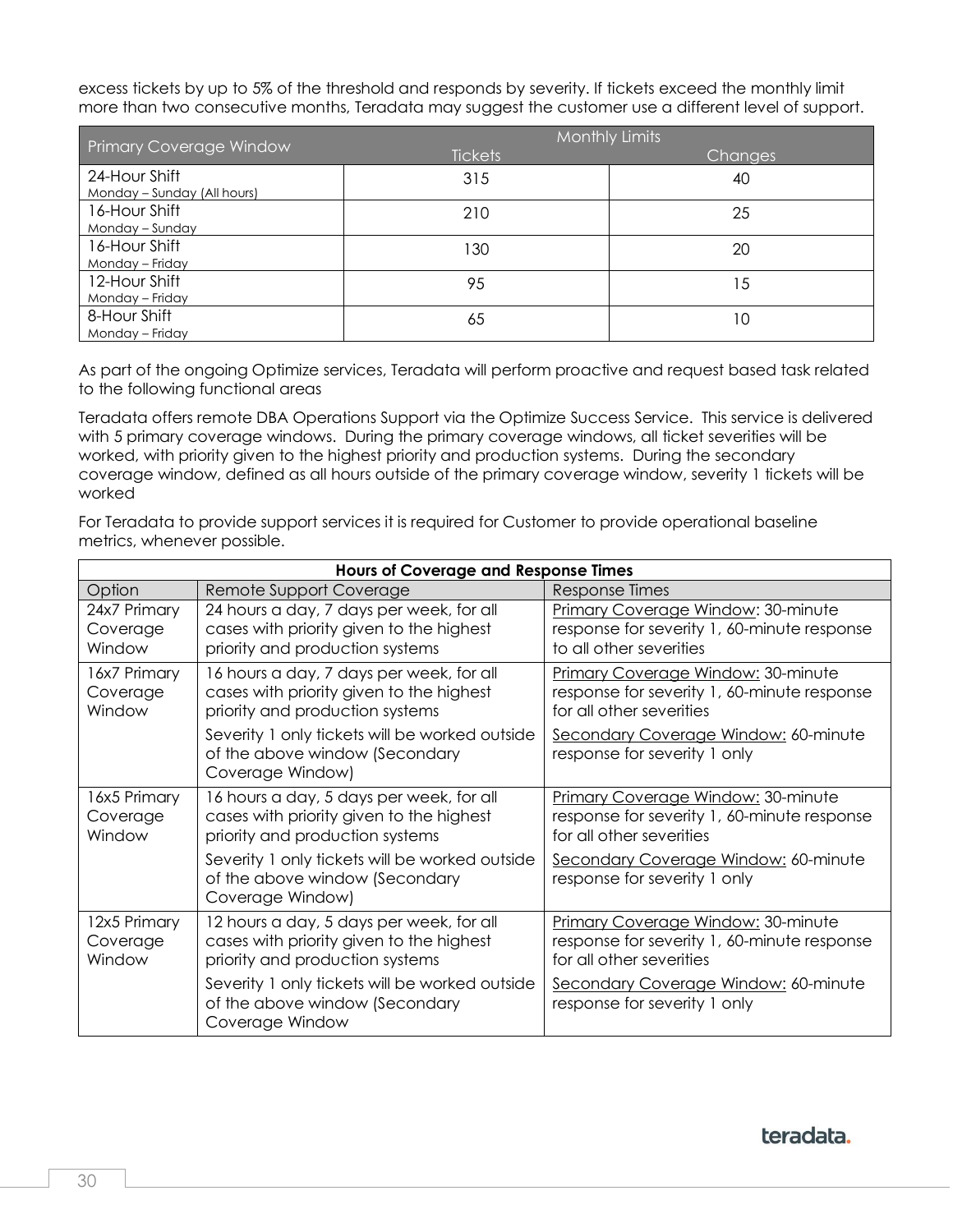| <b>Hours of Coverage and Response Times</b> |                                                                                                      |                                                                         |  |
|---------------------------------------------|------------------------------------------------------------------------------------------------------|-------------------------------------------------------------------------|--|
| Option                                      | Remote Support Coverage                                                                              | Response Times                                                          |  |
| 8x5 Primary                                 | 8 hours a day, 5 days per week, for all                                                              | Primary Coverage Window: 30-minute                                      |  |
| Coverage<br>Window                          | cases with priority given to the highest<br>priority and production systems                          | response for severity 1, 60-minute response<br>for all other severities |  |
|                                             | Severity 1 only tickets will be worked outside<br>of the above window (Secondary<br>Coverage Window) | Secondary Coverage Window: 60-minute<br>response for severity 1 only    |  |

#### **Database Operations and Administration**

Teradata will maintain the Teradata database structures, space, users, purge jobs and alerts associated with the Teradata environment. As used here, the term "maintain" means to add, delete, or modify Teradata database structures as required. The operations will involve the monitoring of alerts, queries, locking logger, access locks and database performance.

#### **Database System Administration**

As required, Teradata will add, delete, or modify users, directories, access rights, disk space and processes that are associated with the underlying OS on the Teradata Platform (e.g. Cron jobs, etc.).

#### **Database Performance Tools Operations**

On a periodic basis, Teradata will utilize best practices, tools and automation to improve and manage the performance database. Focusing on, analyzing and fixing performance problems resulting in saving CPU, IO, space and providing a more stable platform with better response times.

Provided Teradata Active System Management (TASM) (i.e. workload management tools) is installed and configured, Teradata will maintain the Teradata Performance tool settings of the data warehouse environment on an ongoing basis. The Teradata Performance tools included as part of this service are Teradata Viewpoint alerts, Teradata Priority Scheduler Facility and Teradata database workload management tool settings.

#### **Teradata Database Optimization**

Teradata will monitor and analyze the database activity, mix of queries/jobs, query/job priority, etc., to identify performance tuning opportunities as part of the monthly system and performance report. Set up of the workload management environment is outside of the scope of this contract. Performance optimization activities will be taken up by DBA based on available band width.

Backup and Restore (BAR) Operations & Administration

#### **BAR Environment Administration**

As required, Teradata will add, delete, or modify existing Teradata processes associated with the BAR environment. Teradata will monitor the operations of the BAR processes within the agreed upon coverage window and respond to any Backup related cases.

Teradata will also report any backup or restore failure and attempt to restart correct any failures as needed. Teradata will report monthly backup statistics.

#### **BAR Operations**

As required, Teradata will monitor the operations of the BAR processes within the agreed coverage window and respond to any backup related cases.

Teradata will execute, monitor, repair, and restart backup/restore jobs as required and monitor BAR processes for successful completion and troubleshoot when necessary.